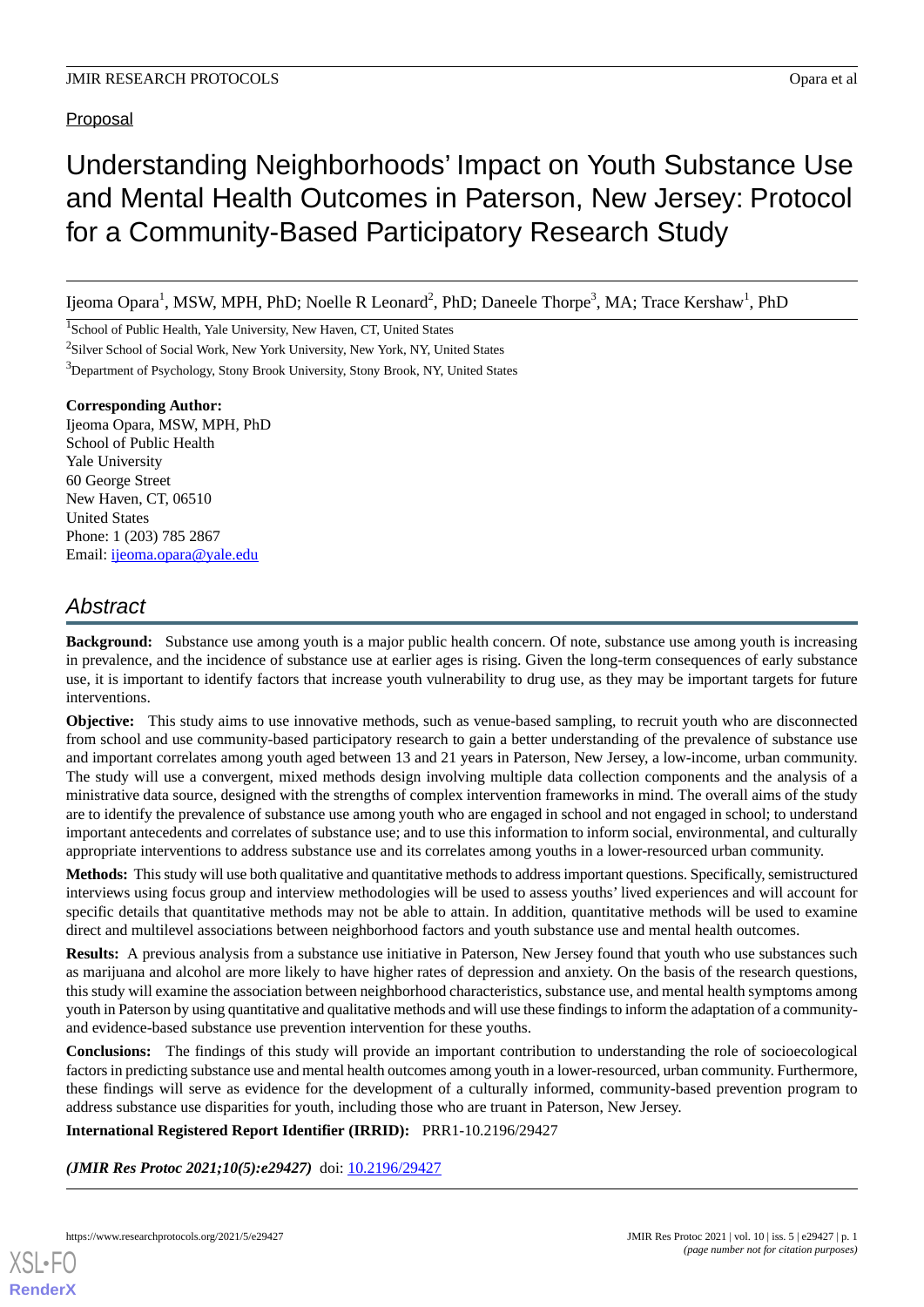### **KEYWORDS**

protocol; substance use; mental health; venue-based sampling; community

# *Introduction*

### **Background**

Youth substance use continues to be a major public health issue in the United States, as it has reached epidemic proportions [[1](#page-9-0)[-3](#page-9-1)]. According to the National Institute on Drug Abuse and for the purposes of the current proposal, substance use is defined as the use, misuse, and abuse of substance—both licit and illicit drugs and alcohol. In a national sample assessing drug use among adolescents and teens, approximately two-thirds of students reported they had tried alcohol by the 12th grade, followed by marijuana (45%) and cigarette use (31%) [[4\]](#page-9-2). Furthermore, youth who use substances are at risk of both acute (eg, changes in appetite, wakefulness, heart rate, and blood pressure) and long-term (eg, heart or lung disease, cancer, mental illness, HIV/AIDS, and hepatitis) consequences on their health [\[5](#page-9-3)]. Of importance, youth growing up in low-income urban areas are particularly vulnerable to substance use as well as their negative health consequences [\[6](#page-10-0)-[8\]](#page-10-1). Given the long-term consequences of early substance use, it is important to identify factors that increase youth vulnerability to drug use, as they may be important targets for future interventions [\[8](#page-10-1)]. Urban youth may be exposed to traumatic conditions on a daily basis that affect their mental health, leading them to use poor coping mechanisms such as sexual risk taking and substance use [[9,](#page-10-2)[10\]](#page-10-3). Although interventions exist to tackle this complex issue, these interventions show limited effectiveness and only serve a subsample of youth substance users, given that much of the sampling and dissemination occurs within school contexts. Often neglected in the receipt of these services are youth who are truant or not engaged in school-based services [\[11](#page-10-4)-[15\]](#page-10-5). Sampling bias is a consequence of using methods that do not provide all members of the population of interest equal probability of being sampled [[13](#page-10-6)]. This type of error is common in youth substance use surveys, where youth who are engaging in higher levels of substance use are less likely to be sampled and less likely to complete these surveys [[14,](#page-10-7)[15](#page-10-5)]. Nonetheless, the likelihood of falling into a potential sample frame may in some cases be associated with substance use behaviors [\[13](#page-10-6)-[15\]](#page-10-5). Therefore, substance use research may be uniquely vulnerable to sample coverage error. Youth who do not attend school on a regular basis or who have dropped out may be more likely to have increased substance use [\[16](#page-10-8),[17\]](#page-10-9) and may be particularly vulnerable to the negative effects of substance use. Thus, the systematic exclusion of this population underestimates prevalence estimates of substance use among youth, which can, in turn, affect policy, funding decisions, and the development and generalizability of prevention and intervention efforts. Effective interventions are informed by demographic, contextual, and vulnerability factors as well as the unique experiences and perspectives of individuals in the target population. It is vital for substance use researchers to develop strategies for reducing sampling errors to include a wider representation of youth within a community. Using innovative methods, such as venue-based sampling, to reach the most

vulnerable youth, this study aims to understand the effects of neighborhoods on youth substance use and mental health.

### **Theoretical Framework**

Theoretical frameworks on substance use suggest a range of systemic, environmental, and personal factors that may influence substance use. Consistent with the ecological systems theory of development, the microsystem (ie, most proximal factors including family and peers, such as exposure to substance use or violence at home), exosystem (ie, community, neighborhoods, and school settings, such as community violence and the availability of alcohol supply stores), and macrosystem (ie, most distal factors including policies, cultural beliefs, and values, such as structural disenfranchisement and discrimination) factors as well as their interactions can influence youth substance use behaviors [[18,](#page-10-10)[19](#page-10-11)]. These factors may uniquely affect ethnic minority youth because of greater exposure to microsystem, exosystem, and macrosystem adversities [[20\]](#page-10-12). Indeed, ethnic minority youth in urban communities are more likely to witness drug use, experience traumatic events, and live in underresourced communities, which can all facilitate poor mental health outcomes and drug abuse [\[21](#page-10-13)-[23\]](#page-10-14). Furthermore, social disorganization theory posits that individuals are affected by their contexts and that they, in turn, exert influence on those contexts [[24,](#page-10-15)[25](#page-10-16)]. Previous research has documented that particular aspects of social organization (eg, social support and neighborhood closeness) and the presence of community organizations (eg, neighborhood groups and youth-serving organizations) are inversely associated with drug use and poor mental health outcomes [[26\]](#page-10-17). Addressing substance use and mental health among youth in low-resource urban communities can be challenging because of infrastructure, limited resources, and community mistrust [[27,](#page-10-18)[28](#page-11-0)]. To address these barriers, this study will use a social and environmental justice framework to better understand how the intersection of community, culture, and identity can be used to inform interventions to address health disparities in urban communities [\[29](#page-11-1)].

One of the fundamental aims of environmental justice research is to investigate if and how environmental resources are distributed inequitably with regard to race and socioeconomic status and its subsequent impact on health. For example, a high density of alcohol outlets creates greater access to alcohol for youths. Unfortunately, in many urban neighborhoods, the high proportion of alcohol outlets is not balanced by other opportunities for recreational development, such as access to parks, playgrounds, afterschool programs, and initiatives for youth success [[30\]](#page-11-2). In addition to resource deprivation, many urban neighborhoods also contend with higher rates of neighborhood threats as a result of increased crime. Indeed, studies have shown that youths who reside in communities with higher crime are more likely to engage in substance use [\[31](#page-11-3)] and are more likely to develop mental health problems, such as depression [\[32](#page-11-4)], posttraumatic stress disorder [[33,](#page-11-5)[34](#page-11-6)], and anxiety [\[35](#page-11-7)]. Thus, using this framework takes into consideration the interaction between the individual and the multiple contexts in which they exist (eg, work, school, and community). Although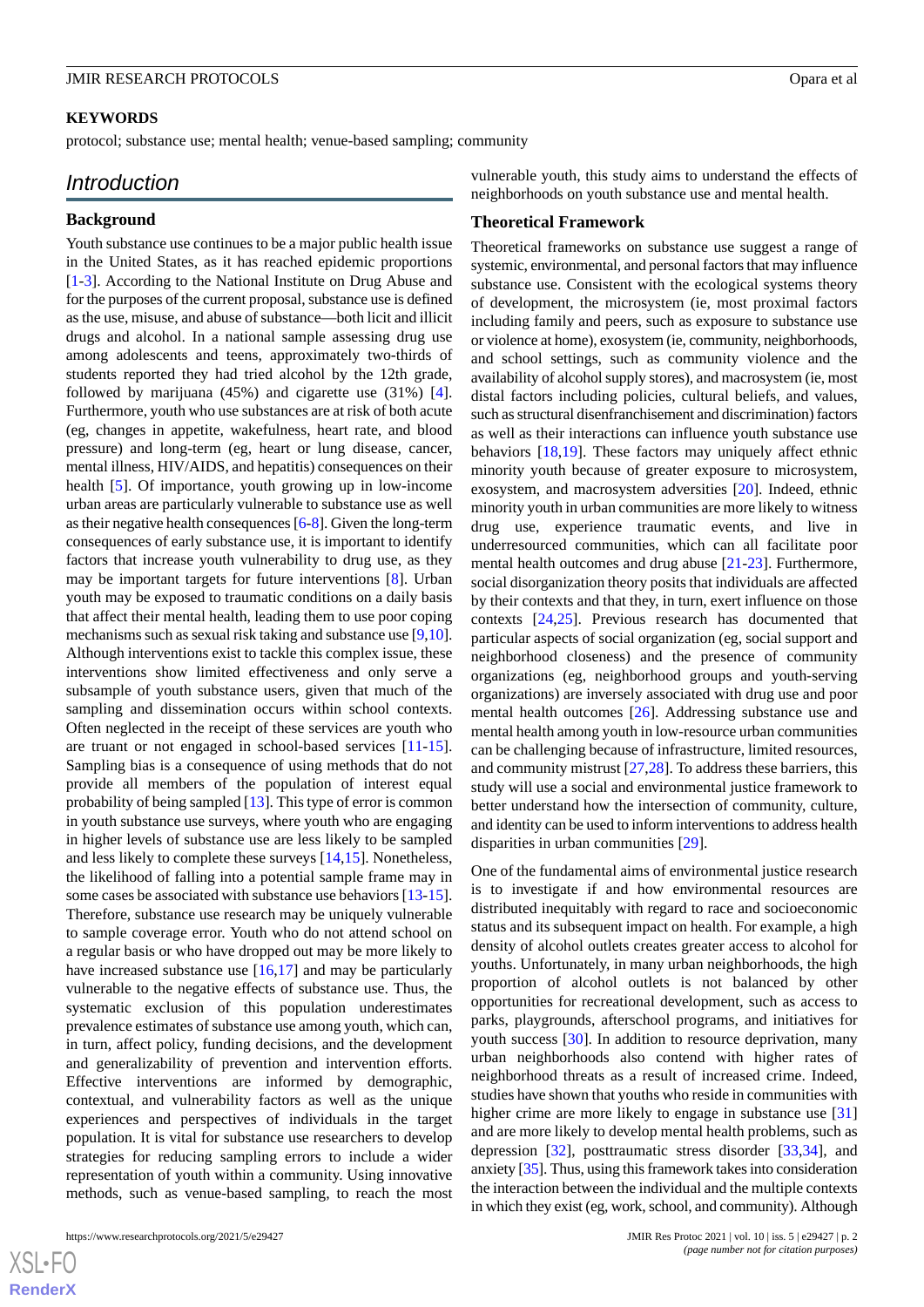the environmental justice framework has been applied to address racial and socioeconomic disparities in access to health resources such as recreational opportunities (eg, youth organizations and sporting events) and healthy food access, research on environmental factors that impact substance use and mental health among youth is limited. Historically, much of the literature has focused on individual-level factors that precipitate substance use in youth [\[36](#page-11-8)]. Methods are needed to build on the limited environmental justice research to address the environmental risks and resources associated with substance use and mental health by using neighborhood-level variables and community-engaged principles to collect data and develop interventions.

In line with these goals, this study will use a community-based participatory research (CBPR) approach that promotes collaborative and equitable relationships between academic investigators and community partners as well as both culturally and contextually situated intervention development, implementation, and community capacity building processes and outcomes [[29\]](#page-11-1). CBPR recognizes strengths within the community and knowledge of community members and uses youth participants as experts of their lived experiences. Working with both youth in school and youth who are truant to inform prevention interventions is essential to elicit the perspectives of youth with diverse experiences across the entire city. Our study will be guided by our youth and community advisory board, which will consist of 10-12 community partners and 6-10 youth represented in each ward of Paterson.

#### **Objectives**

This study aims to use community-based and innovative methods, such as venue-based sampling and CBPR, to gain a better understanding of the prevalence of substance use and important correlates among youth aged between 13 and 21 years within a lower-income, urban community. Historically, research in this area has focused on individual- and family-level factors that influence youths'substance use patterns [\[36](#page-11-8)]. This protocol will describe the goal of the research; the intended population; and the methods that will be used for sampling, recruitment, and analyses. Specifically, this study will use venue-based sampling and CBPR as a recruitment method to identify vulnerable youth. Specifically, we hope to (1) identify the prevalence of substance use among youth; (2) understand important antecedents and correlates of substance use at the microsystem, exosystem, and macrosystem levels; and (3) use this information to inform social, environmental, and culturally appropriate interventions to address substance use and its correlates among youths in a lower-resourced urban community.

#### **Study Setting: Paterson, New Jersey**

Youth for this study will be recruited from Paterson, New Jersey, a city situated in Passaic County. Paterson is a predominantly low-income, urban, underresourced city in the northeast with a population of approximately 147,000 residents [\[37](#page-11-9)]. Paterson is the third largest city in New Jersey, is considered one of the poorest cities, and has one of the highest rates of substance abuse, sexually transmitted infections, and HIV/AIDS in the state [\[38](#page-11-10)]. According to the US Census Bureau, approximately 30% of the city's population lives below the poverty line, with

an average household income of US \$34,042, which is nearly US \$40,000 less than the state's average income [[37\]](#page-11-9). Paterson's child poverty rate is 41%, which is higher than New Jersey's rate of children in poverty (16%). Moreover, 28% of the residents living in this city were aged <18 years. More than 90% of the city's population identify as either Hispanic (57.7%) or African American or Black (34.7%), and nearly one-third are foreign-born residents [[37\]](#page-11-9). Paterson has a population large and diverse enough to allow for important study comparisons with other urban cities in the nation. Paterson comprises 6 *wards*. Wards are legally defined divisions of neighborhoods for electoral purposes by zip code. The city encompasses a broad spectrum of socioeconomic statuses [\[37](#page-11-9)]. Given the disparities that exist within Paterson, it is important to leverage research questions to inform the development of interventions to address the plights of these communities, as these disparities have been shown to increase the risk of substance use.

### **Youth Substance Use and Mental Health Trends in Paterson, New Jersey**

Local-level data collected by a coalition in Paterson, New Jersey, found that 1 in 4 youth in Paterson used marijuana in the past 30 days [[39\]](#page-11-11), indicating that marijuana is the most widely used substance among the youths, followed by alcohol. Compared with other residents in Passaic County, Paterson residents have higher access to alcohol because of the high number of alcohol outlets in the city [[39\]](#page-11-11). Thus, Paterson is a unique city to investigate and uses venue-based sampling techniques for this study because of the following reasons: (1) significant representation of the 2 largest ethnic groups in the nation (Black and Hispanic) that reside in Paterson and (2) the city's wide availability of licit and illicit drugs that may impact community norms and values. For example, based on the parameters set by the New Jersey Division of Alcoholic Beverage Control [[40\]](#page-11-12), the city of Paterson with more than 147,000 residents should not exceed a total of 49 consumption licenses, including restaurants and bars, and 19 off-premises licenses, including liquor stores and bodegas. However, Paterson is only 8.4 square miles and has more than 200 alcohol outlets—4 times the legal limit because of grandfather clauses [\[37](#page-11-9)]. Alcohol outlet density is not only associated with increased crime, violence, and heavy alcohol and drug use but also provides Paterson youth with greater access to alcohol, leading to an increased probability of underage drinking [\[41](#page-11-13)[-43\]](#page-11-14). Among Paterson youth aged between 13 and 18 years, 30% of youth reported that they had used alcohol before the age of 13 years [\[39](#page-11-11)]. Local-level data show that Paterson youth who drank alcohol during the past 30 days were also 3 times more likely to smoke marijuana before the age of 14 years [[39\]](#page-11-11). Of note, 60% of Paterson youth reported purchasing alcohol from liquor stores and 40% of Paterson youth admitted to having an adult purchase alcohol from liquor stores for them [\[39](#page-11-11)]. Furthermore, Black (33.3%) and Hispanic (29.7%) Paterson youth reported the highest marijuana use before the age of 13 years [[39\]](#page-11-11). In addition, the city is currently facing an extreme opioid crisis, with Paterson being ranked the second city in New Jersey for the highest rate of heroin abuse [[44\]](#page-11-15). Among Paterson youth, 6.2% reported using cocaine and 6.8% reported using heroin; these rates are higher than the state averages [[39\]](#page-11-11). These findings highlight the need to address

 $XS$  • FC **[RenderX](http://www.renderx.com/)**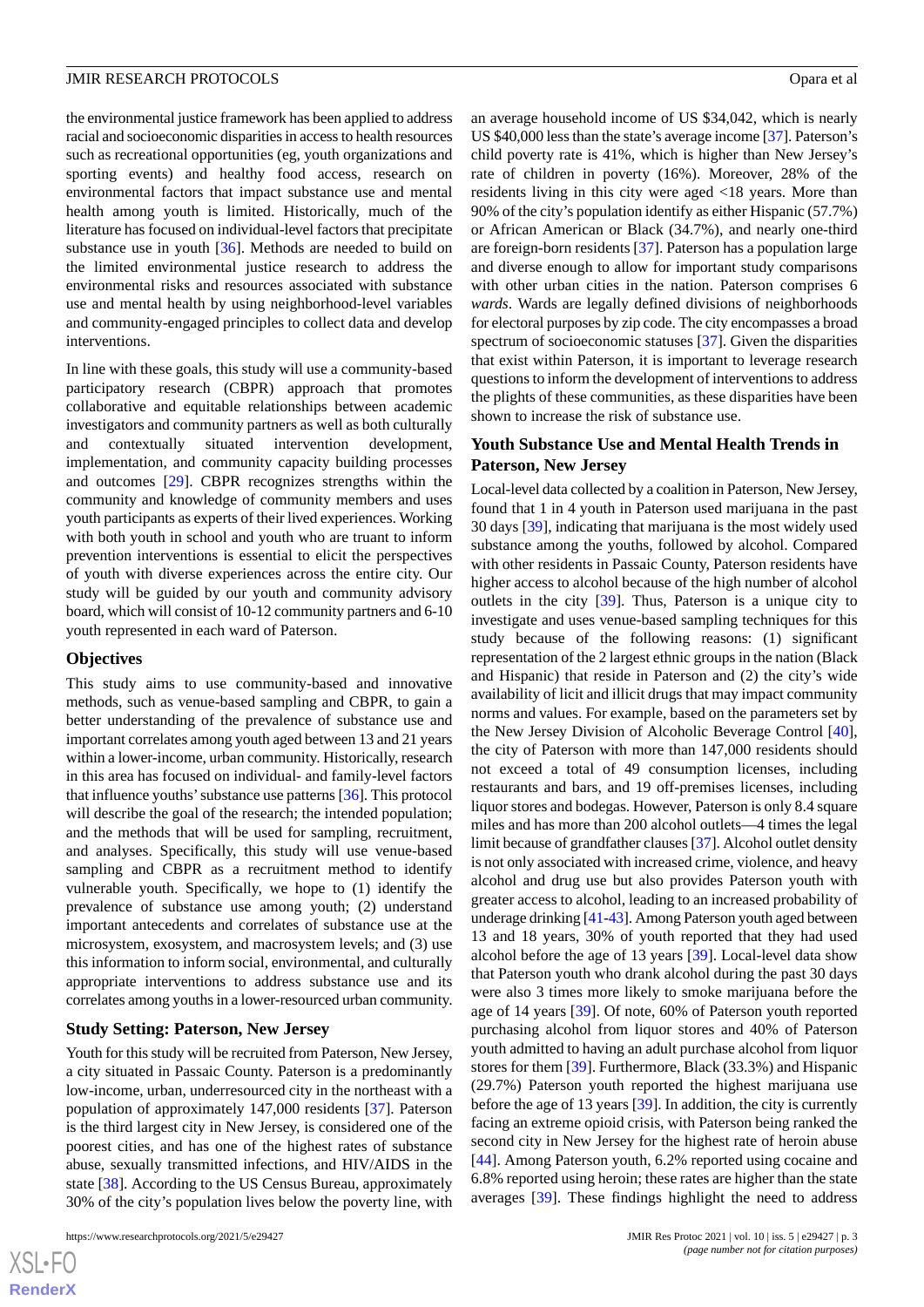substance use among Paterson youth, specifically, investigating antecedents and correlates to inform interventions to reduce substance use among youth. Although empirical studies suggest a bidirectional relationship between substance use and mental health [[41\]](#page-11-13), it is important to acknowledge that they are correlated and may influence each other, leading to poorer shortand long-term outcomes. Indeed, among Paterson youth sampled, there is a high mental health burden, as 50% of youth reported experiencing depressive symptoms and 57% reported experiencing anxiety symptoms [\[39](#page-11-11)]. Overall, 70% of youth who used either alcohol or marijuana in the past 30 days reported experiencing greater symptoms of anxiety and depression [[39\]](#page-11-11). Given that both depression or anxiety symptoms and substance use are correlated and are associated with other negative health outcomes [\[45](#page-11-16),[46\]](#page-11-17), it is important to understand these associations to inform and improve interventions aimed at decreasing mental health disparities and limiting substance use.

# *Methods*

# **Overview**

The CHERRIES (Checklist for Reporting Results of Internet E-Surveys) checklist recommendations for authors presented by the Journal of Medical Internet Research [\[47](#page-11-18)[,48](#page-11-19)] are provided in [Multimedia Appendix 1](#page-9-4) in an effort to ensure complete descriptions of web-based surveys.

### **Participant Recruitment and Sample Size**

The eligibility criteria for study participation included youth who were (1) aged between 13 and 21 years, (2) able to speak and read in English, and (3) reside in Paterson, New Jersey. We acknowledge that Paterson is a very diverse city with residents who speak several languages besides English. The study intends to take into account differences that will arise in age, race, socioeconomic status, and gender and will work with the community to develop appropriate interventions informed by findings to be most effective in preventing substance use and improving mental health outcomes of youth [[49\]](#page-11-20).

The study will use a convergent [[50\]](#page-11-21), mixed methods design involving multiple data collection components and the analysis of a ministrative data source, designed with the strengths of complex interventions framework in mind. Venue-based sampling [\[51](#page-12-0),[52\]](#page-12-1), purposive sampling [\[53](#page-12-2),[54\]](#page-12-3), and snowball sampling [\[55](#page-12-4)] will be the 2 primary sources of recruitment for participants. The youth and community advisory board will be used as key informants to identify places where youth often congregate when they are not in school. Studies that focus on youth and use venue-based sampling have demonstrated that they can tap into at-risk groups and provide important information about environments and hard-to-reach populations to better inform interventions. Purposive sampling will involve recruiting youth through partnering youth-serving organizations and schools that have direct access to youth in the specified age range by using venue-based sampling.

Purposive sampling [\[53](#page-12-2),[54\]](#page-12-3), also referred to as *judgmental* or *expert sampling*, is a type of nonprobability sample. The main objective of a purposive sample is to produce a sample that can be logically assumed to be representative of the population.

This is often accomplished by applying expert knowledge of the population to select a sample of elements that represents a cross-section of the population in a nonrandom manner. The youth and community advisory board will assist in recruiting eligible participants by passing out flyers and emailing listservs.

Snowball sampling [[55\]](#page-12-4) is a recruitment technique in which research participants are asked to assist researchers in identifying other potential subjects. To justify the use of this technique, because we are seeking to collect data from participants who ideally would be *difficult* to reach through conventional and traditional methods of recruiting youth, snowball sampling is a useful technique for working with marginalized and hard-to-reach populations.

Venue-based sampling [[51](#page-12-0)[,52](#page-12-1)] is a recruitment strategy that entails targeted recruitment through preidentified venues in Paterson, New Jersey, where youth congregate. This sampling method will occur in 1 of 2 ways. The youth and community advisory board will be used as key informants to identify places where youth often congregate when they are not in school. We will outline 10-20 venues, and then the research team will visit those venues and attempt to recruit youth to participate in the brief survey. Youth will also have the opportunity to be a part of the qualitative part of the study at another time. In addition to venue-based sampling, participants will also be recruited through various sources, such as community partner organizations, through social media channels (Facebook, Twitter, and Instagram) and purposive and snowball sampling.

# **COVID-19 Contingency Plan**

Pending COVID-19 restrictions, we will disseminate the survey on the web and ask youth to identify the venues where they have been in the past 7 days and popular venues where they tend to congregate. After the first wave of participants have identified venues, the research team will visit venues and attempt to recruit additional participants while also observing the surroundings of the selected venues to determine characteristics that can be seen as risky or protective (eg, needles on the ground, number of liquor stores close to the venue, parks, and libraries).

### **Procedures**

### *Overview*

Demographic variables such as race or ethnicity, sexual orientation, religiosity, and socioeconomic status will be collected. The study will use both qualitative and quantitative methods to obtain a more comprehensive understanding of the antecedents, correlates, and consequences of youth substance use. With regard to recruitment, we will seek a waiver to consent to youth without parental consent for several reasons: (1) to protect the youth participants' privacy regarding their involvement in using drugs or substances, mental health treatment, and experiencing mental health symptoms; (2) to ensure youth receive mental health treatment (if needed); (3) to encourage participants to give honest answers to the study questions (without fear of parent or guardian reactions); and (4) to be in line with state and federal guidance on the issue. Previous research on youth suggests that requiring parental permission may decrease their interest in participating in biobehavioral research [\[56](#page-12-5),[57\]](#page-12-6). Requiring parental permission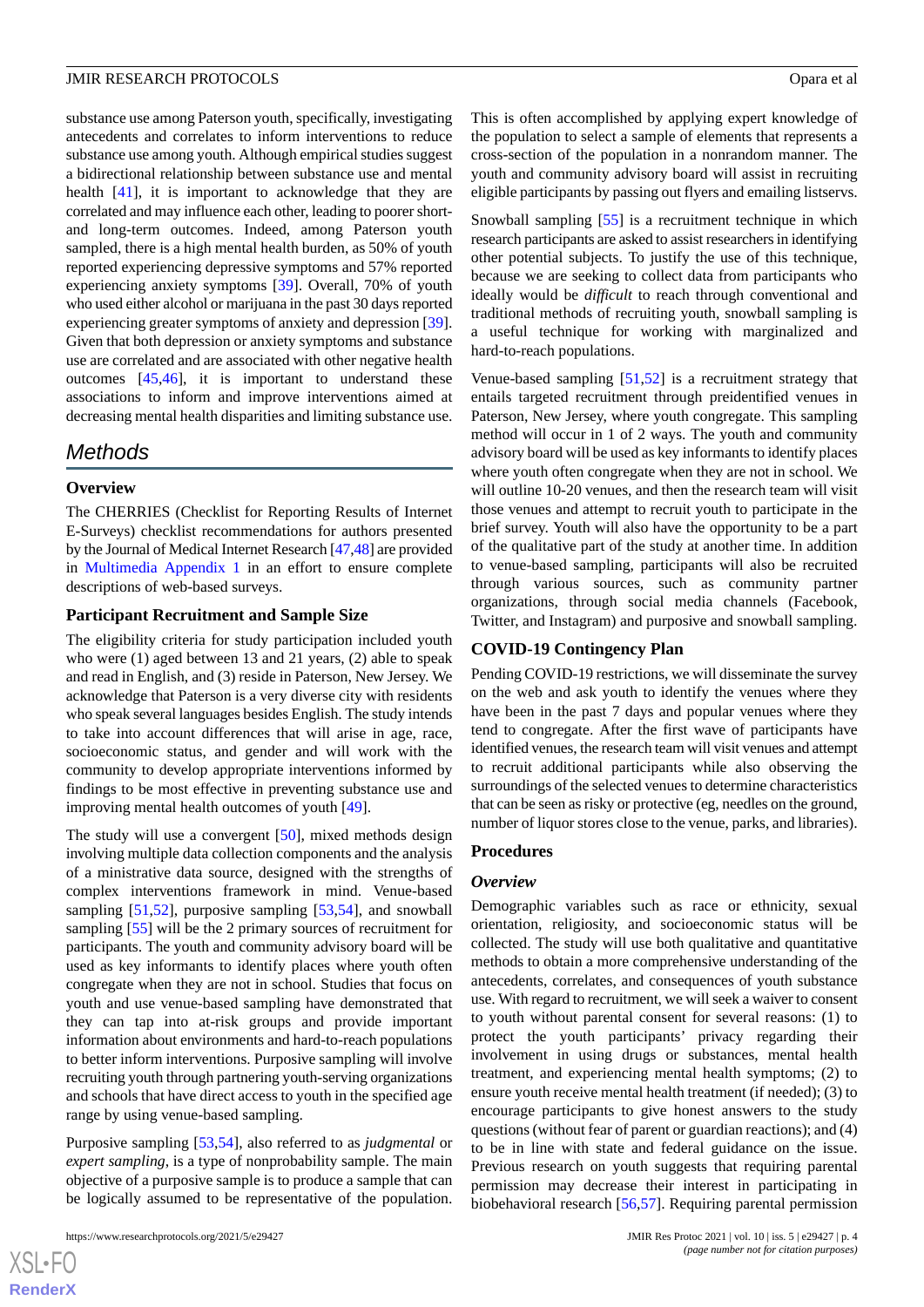would also violate local and federal rights and breach confidentiality for youth whose parents or guardians do not know that they were receiving mental health treatment, engaging in substance use, and possibly seeking mental health services [[57](#page-12-6)[-59](#page-12-7)]. Youth who are interested in participating will be provided with a detailed consent form outlining their participation in the study. Research staff will be available to answer youths' questions about the consent form and their participation. After the youth complete either the survey or the focus groups, they will be debriefed about their participation in the study. Given that some of the information asked may be sensitive to youth, we expect minimal risk. The research team, however, will provide youth with resources to access services (ie, mental health and substance use treatment). Youth are able to discontinue the survey at any time without penalty or request that their data be redacted. Youth will be compensated US \$10 for their participation in the survey portion of the study.

### *Qualitative Interview Outcomes*

Qualitative methodology allows participants to discuss their lived experiences and can account for specific details that quantitative methods may not be able to attain. The research team will conduct semistructured interviews using the focus group methodology. In addition, a subsample of these participants will conduct individual interviews with a member of the research team. Research questions will address the factors that contribute to substance use in Paterson. Semistructured individual interviews will be conducted after focus groups to clarify themes and explore deep issues in greater depth. The target sample size for the focus groups will be 100 youths. A subsample of youths  $(N=50)$  will be asked to participate in individual interviews following the focus group interviews. The interview guide will consist of questions pertaining to substance use perception and knowledge, mental health status, and needed neighborhood resources. This component of the study focuses on 3 specific research questions: (1) what are the social and environmental contexts of substance use initiation; (2) how do youths define mental health symptoms such as anxiety and depressive symptoms; and (3) what resources do youth in Paterson identify to be beneficial in reducing or preventing substance use?

# *Qualitative Data Collection*

First, participants will be asked to complete a 60- to 90-minute focus group with a trained facilitator. Focus group methodology provides insight and understanding of the phenomena by allowing the researcher to examine interactions among participants [\[60](#page-12-8)]. Focus groups will be stratified by age (eg, 12-13, 14-15, 16-18, and 19-21 years), gender (eg, male, female, and transgender), and race (eg, Black, Hispanic, and Bangladeshi). We hypothesize significant differences in risk and protective factors for substance abuse and mental health by group. Each focus group will comprise 5-8 youth participants. Although previous research indicated that 3 focus groups can yield saturation [[61\]](#page-12-9), we anticipate conducting 12 focus groups to improve study rigor and account for saturation within each subgroup of youth. For each focus group, 2 facilitators will be involved. Facilitators will be closely matched to youth participants by race, ethnicity, and gender. Following the focus

 $XS$  $\cdot$ FC **[RenderX](http://www.renderx.com/)**

groups, a subsample of (N=50) youth will be asked to participate in individual interviews to triangulate the data and delve deeper into sensitive themes that arose in focus groups. The lead facilitator will also interview the participants individually. The second cofacilitator will take notes of observations of nonverbal exchanges, including displays of emotion and nervous gestures that took place during the interviews. Adaptive questions will be used to further understand the unique experiences that youths are sharing. All interviews will be recorded and transcribed. As the interview process develops, questions may be tailored based on the youths' feedback. The youth and community advisory board will review, revise, and approve the focus group and individual interview questions. Participants will receive US \$25 at the end of the focus group interview and US \$25 at the end of individual interviews.

### *Quantitative Data Collection*

For each venue identified, the informants (members from the youth and community advisory board) will provide the name, address, type of venue, and preferred time. Youth and Community Advisory Board members and research staff will visit the venues identified. Parental consent will be requested to be waived because of confidentiality and sensitivity of the study for youth aged  $\langle 18 \rangle$  years [[60\]](#page-12-8). On agreeing to the study, participants will be asked to complete a brief 15- to 20-minute open survey onsite (eg, using an iPad or paper format version). Participants will also have the opportunity to schedule to complete the survey at a community-based partnering organization and schedule to be a part of the focus group. We will recruit at least 720 youths through venue-based sampling at venues and purposive sampling through community partners (eg, schools and youth-serving organizations) to complete surveys within the first 2 years of the project. The youth will be provided with the survey via a web-based platform. Youth will provide their responses to the survey questions in a secure location. They will be honest with their responses and will have the ability to change or alter previous responses. Surveys will be administered via Qualtrics, a secure survey tool, through the principal investigator's university license. Questions in Qualtrics will be presented in a randomized format for each participant. Responses will be automatically populated in Qualtrics. The principal investigator will have sole access to the Qualtrics account and will download all the data once we have reached the intended number of participants for the study. Deidentified response data will be stored using a unique code representing each participant. Data will be stored confidentially via the secure databases of principal investigators'institutions (eg, SPSS [IBM Corporation]). The attribution rate in the study will be operationalized as the number of participants who complete the consent to participate but did not complete the full study. Complete data will be used for the research analysis.

### **Measures**

### *Tobacco, Drug, and Alcohol Use*

We will measure past 30-day drug use and lifetime drug use using items from the Centers for Disease Control and Prevention Youth Risk Behavior Survey [\[62](#page-12-10)]. The following drugs will be measured: alcohol, marijuana, tobacco, e-cigarettes or vape pens, hookah, opioids, and marijuana. An example of an item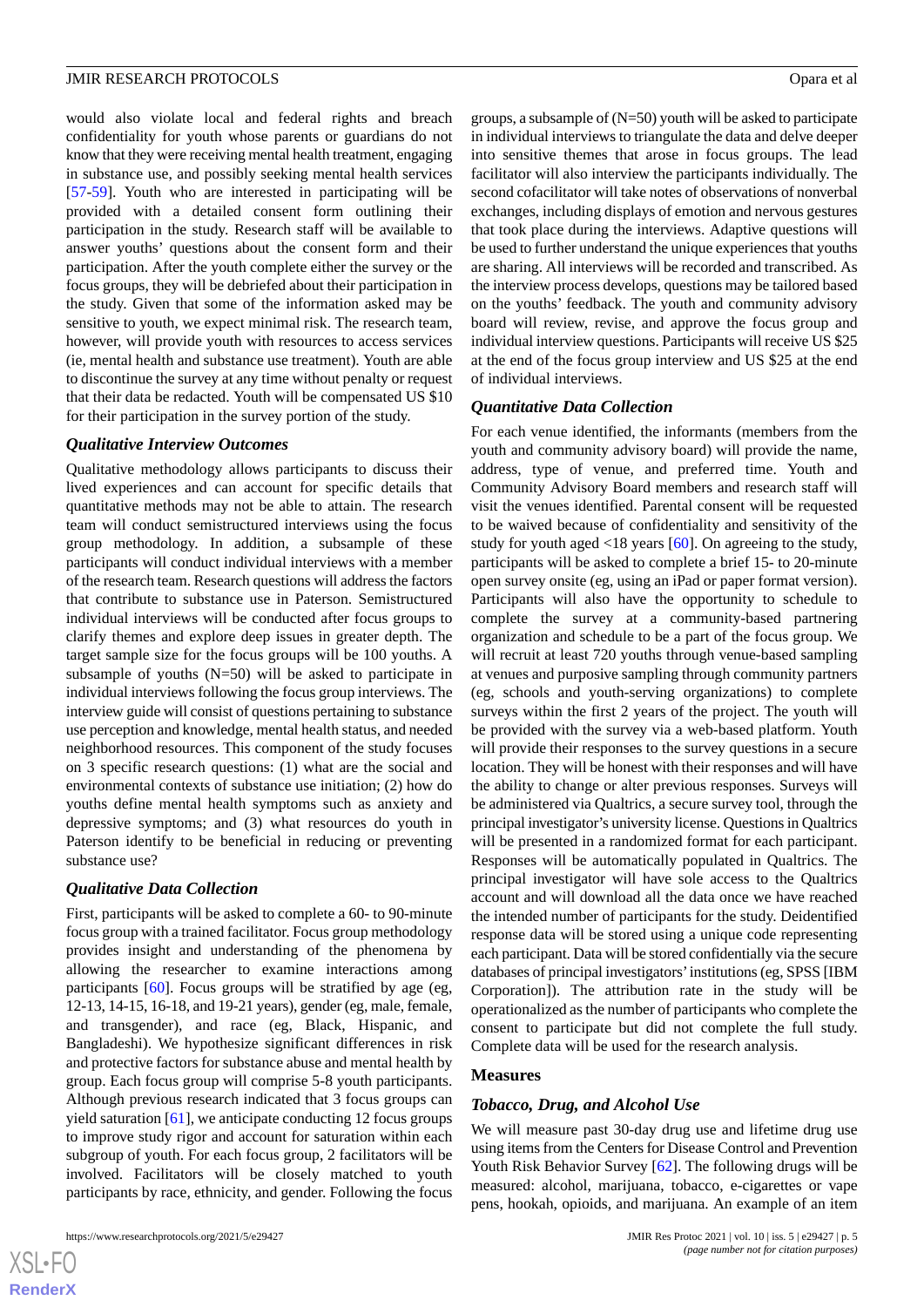is "How many times did you use marijuana or hashish in the last 30 days?" Participants respond to these items on a 7-point scale (1=0 days; 2=1-2 days; 3=3-5 days; 4=6-9 days; 5=10-19 days; 6=20-29 days; and 7=all 30 days).

# *Depressive and Anxiety Symptoms*

The Brief Symptom Inventory [\[63](#page-12-11)] will be used to measure the symptoms of anxiety and depression. Six items assess the frequency with which participants felt uncomfortable during the past week because of anxiety symptoms such as "nervousness or shakiness inside" and "feeling tense or keyed up." An additional 6 items assess the frequency with which participants had felt uncomfortable during the past week because of depressive symptoms such as "feeling blue (or sad)"and "feelings of worthlessness." Response options range from 1 (not at all) to 5 (extremely).

# *Neighborhood Drug Availability*

Neighborhood drug availability [\[64](#page-12-12)] will be measured using an adolescent report of 3 items. Adolescents indicate their agreement with each statement on a scale ranging from 1 (strongly disagree) to 5 (strongly agree). Example items include "Marijuana would be easy to find in my neighborhood," "I know where to get drugs in my neighborhood," and "Lots of drugs are sold in my neighborhood." A mean score will be computed such that high scores indicate greater neighborhood drug availability.

# *Neighborhood Resources*

Neighborhood physical resources, such as libraries and parks, have been found to contribute to healthy development [[64\]](#page-12-12) and play a role in shaping observations and interactions with other residents. Four items asking about the availability or presence of (1) sidewalks or walking paths; (2) parks of playgrounds; (3) recreation, community center, or clubs; and (4) library or bookmobile will be used as indicators of the latent construct of neighborhood resources. Questions will be answered as no (0) or yes (1).

# *Neighborhood Safety*

Two questions that ask about (1) feelings of safety in the community or neighborhood and (2) feeling safe at school will be used to indicate this latent construct [[65\]](#page-12-13). These questions will be answered on a 4-point scale, from 1 (never) to 4 (always). Higher scores indicate feelings of safety.

# *Neighborhood Poverty*

We will define neighborhood as a geographic unit and will measure it based on the census tract of residence. Census tracts commonly serve as proxies for neighborhoods and are often the basis for geographically delimited resource allocation. Census tract–level data will be acquired on the percentage of residents within each census tract that is at or below the poverty line. Furthermore, mean household income across the census tract will also be gathered as a continuous indicator of neighborhood-level income.

# *Everyday Discrimination*

 $XSI - F($ **[RenderX](http://www.renderx.com/)**

The Expanded Everyday Discrimination Scale [\[66](#page-12-14)] is a 10-item measure that will be used to assess the levels of everyday,

chronic discrimination. Youth will be asked to identify what they believe to be the main reason or reasons for their experiences (eg, gender, race, and age). Youth will be asked to report on how often any of the following things happen to them (eg, "you are treated with less courtesy than other people are") on a 5-point Likert scale (1=never and 6=almost every day). Scores on the Expanded Everyday Discrimination Scale range from 10-60, with higher scores indicating higher levels of chronic discrimination.

# *Extracurricular Activity*

Youth will be asked to report all of their extracurricular activities from the past year. Specifically, youth will be provided with a list of activities and will be asked to indicate their involvement in these activities. Extracurricular activities were grouped into the following 5 categories based on previous research: school involvement or activities—school band, drama, and dance; team sports; and academic clubs—and community involvement or activities—including church attendance and volunteer and community service type activities. In addition to indicating activities they are involved in, youth will also be asked follow-up questions about each activity [[67\]](#page-12-15). Specifically, they will be asked about (1) the frequency of their participation or involvement ("one day", "two or three days", "four or five days", or "six or seven days"), (2) their enjoyment of these activities ("never", "sometimes", "usually", or "always"), and (3) their length of involvement ("less than one year", "one year", "two or three years", "four or five years", or "six years or more").

# *Results*

# **Overview**

A previous analysis from a community-based substance use initiative in Paterson, New Jersey, that the principal investigator was a part of, found that among youth living in the first ward of Paterson (eg, Paterson consists of 6 wards), 1 in 4 youth admitted to using marijuana in the past 30 days [[39\]](#page-11-11). Marijuana is thus the most accessible substance to Paterson youth, followed by alcohol. Paterson residents have extreme access to substances including alcohol because of the high number of alcohol outlets in the city. The factors that make Paterson an important city to study for this project are (1) the significant representation of the 2 largest ethnic groups in the nation (Black and Hispanic) that reside in Paterson and (2) the city's wide availability of licit and illicit drugs that may impact community norms and values. For example, based on the parameters set by the New Jersey Division of Alcoholic Beverage Control [[40\]](#page-11-12), the city of Paterson consists of more than 147,000 residents and should not exceed a total of 49 consumption licenses (restaurants and bars) and 19 off-premises licenses (liquor stores and bodegas). However, Paterson is only 8.4 square miles and has more than 200 alcohol outlets—4 times the legal limit [\[39](#page-11-11)]. Alcohol outlet density is not only associated with crime, violence, and heavy alcohol and drug use but also provides the youth in Paterson access to alcohol, leading to underage drinking [\[41](#page-11-13)[-43](#page-11-14)]. Among Paterson youth within the first ward, between the ages of 13 and 18 years, 30% of Paterson youth have used alcohol before the age of 13 years [[39\]](#page-11-11). Local-level data show that Paterson youth in the first ward, who drank alcohol during the past 30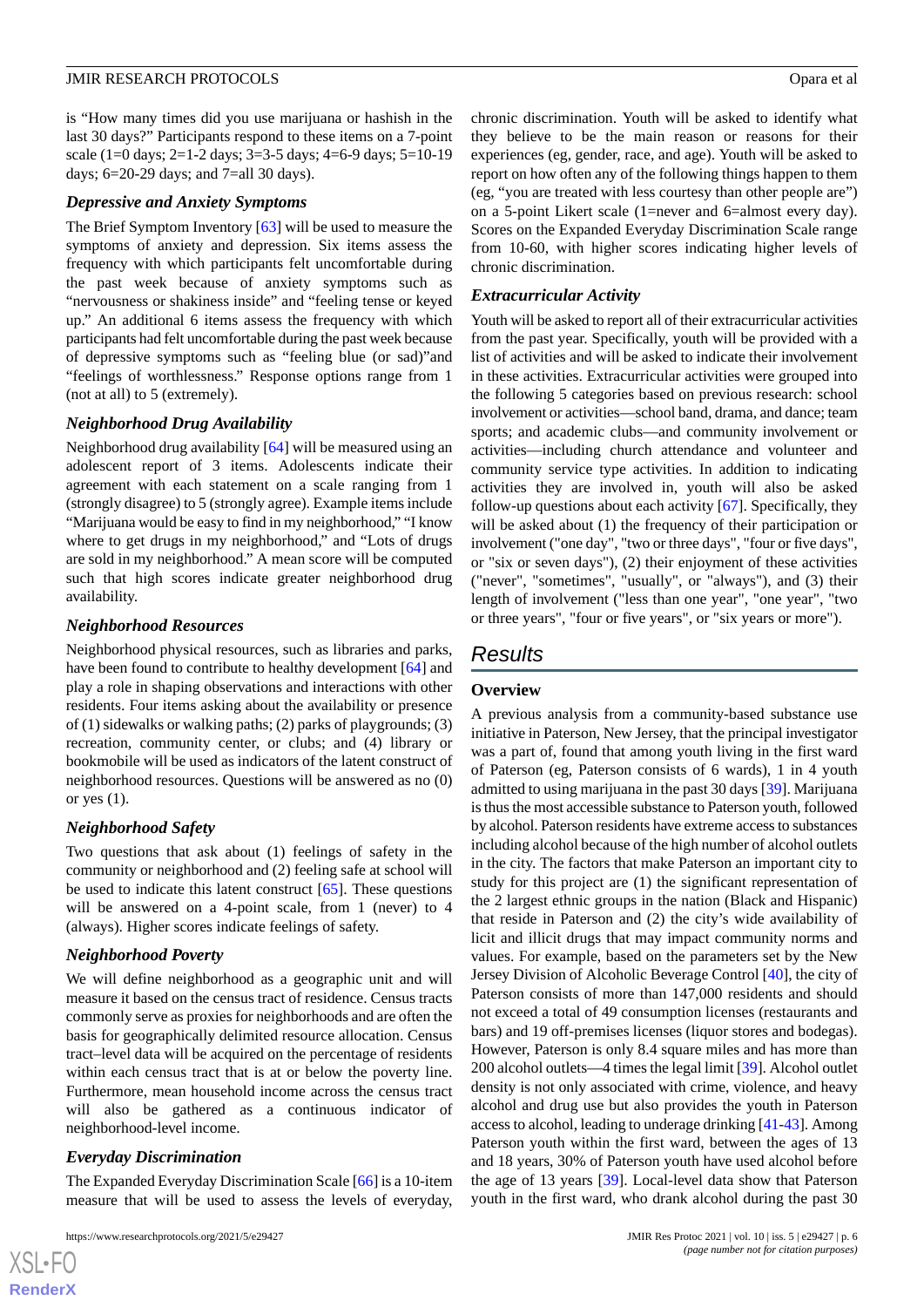days, were also 3 times more likely to smoke marijuana before the age of 14 years [[39\]](#page-11-11). Given the emerging evidence that has been disseminated from this community, it is essential to develop more robust procedures to understand the impact of the environment and neighborhoods on drug use and mental health among Paterson youth.

The study is currently in the first phase of planning and will begin recruitment at the end of year 1 (August 2021) and will complete recruitment at the end of year 3 or when the target number has been reached. By year 4, the pilot intervention will be introduced to the community, and participants will be enrolled to participate. The study is currently under review at the principal investigator's home institution (Yale University). The study was funded as of September 2020 by the National Institutes of Health Office of the Director. Funding will be completed by August 2025. The results of the study will be published on an ongoing basis.

### **Data Analysis Plan**

### *Quantitative Data Analysis*

We will first discuss common issues that will guide data analysis and then describe the analytical methods specific to the proposed research. We will check for assumption violations by assessing normality, distribution, and collinearity issues. Appropriate variable transformations will be applied to severely nonnormal variables [\[68](#page-12-16)]. Multicollinearity will be tested by calculating variance inflation factor and tolerance. We foresee that some data will be missing at random. We will examine patterns and missing variables (ie, completely at random, missing at random, or missing not at random) [[68\]](#page-12-16). Structural equation modeling (SEM) with full information maximum likelihood can account for missing at random [[69\]](#page-12-17). We will perform a sensitivity analysis if there are data missing at random.

### *Outliers*

We will be sensitive to outliers in all analyses. Potential problems with outliers will become evident as we compare the results of conventional and robust analyses. We will apply standard methods for outlier detection (eg, analysis of leverage statistics and residuals) and use graphical approaches as well.

### *Statistical Power*

In general, statistical power should be adequate. An SEM model with a degree of freedom as low as 20 and a sample size of 300 will have 96% power to build a good-fit model (ie, root mean square error <  $0.05$  [ $69,70$  $69,70$ ]. With the target sample size (N=720), the study will easily have more df and will achieve higher power to build and test the proposed SEM models. For a multiple regression equation with 5 predictors where the squared multiple correlation is 0.25 and where one wants to detect a predictor that accounts for at least 5% unique variance in the outcome, the required sample size to achieve a power of 0.80 is approximately 115 [\[68](#page-12-16)]. As another example, for a logistic regression analysis in which the target predictor is a continuous predictor with 5 other predictors in the equation where the event rate at the mean of all predictors is 0.40 and where the multiple correlation of the predictor with the other predictors is 0.30, the

sample size needed to detect an odds ratio (applied to standardized metrics) of 1.75 is 115 [[68\]](#page-12-16).

### *Statistical Tests*

Owing to the nature of the aims and the hypothesized outcomes, a more advanced and robust test of statistical relationships is needed for this study. SEM is a multivariate statistical analysis technique used to analyze structural relationships using a conceptual model, path diagram, and system of linked regression-style equations. SEM is the combination of factor analysis and multiple regression analysis and is used to capture complex and dynamic relationships between observed and unobserved variables [\[69](#page-12-17),[70\]](#page-12-18). SEM approaches are well-suited for this study because of their ability to deal with latent variables and the assessment of complex mediating relationships in causal analysis. On the basis of hypothesized model mentioned earlier, we predict that neighborhood characteristics will have a direct effect on youth substance use and depressive and anxiety symptoms. These effects will account for youth age (and possibly gender, race, and socioeconomic status). SEM is considered a confirmatory technique, as it extends the possibility of relationships among latent variables and includes 2 components: (1) a measurement model (eg, confirmatory factor analysis) and (2) a structural model. SEM allows the following: (1) more accurate estimates of the effects of hypothesized causal variables, (2) it allows the researcher to estimate all effects simultaneously, (3) greater accuracy of parameter estimates when examining competing models, and (4) it allows the researcher to compare the effects of multiple mediators. To use SEM, there are several assumptions that must be met: (1) a linear relationship is present between endogenous and exogenous variables; (2) there should be a cause-and-effect relationship between the endogenous and exogenous variables that are being tested based on theory; (3) data should be free of outliers because outliers can affect the significance of the model; and (4) there should be a nonspurious relationship between the endogenous and exogenous variables. Nonspurious relationships assume that the relationship between 2 variables cannot be explained without a third variable; (5) equations between variables must be greater than the estimated parameters; (6) a sample of at least 150-200 is preferred with at least 10-15 indicators; (7) error terms among endogenous variables and exogenous variables are assumed to be uncorrelated with other variable error terms; and (8) interval data are to be used for analysis [[69,](#page-12-17)[70](#page-12-18)].

# *Qualitative Data Analysis*

We will use 2 different methods of qualitative data collection: focus groups and semistructured individual interviews. The combination of focus groups and individual interviews will make 3 unique contributions: (1) provide an iterative process whereby an initial model of the phenomenon is guided by the description and exploration of individual accounts; (2) identify sensitive cultural, environmental, and contextual circumstances through individual interviews, adding interpretation of the phenomenon; and (3) allow for central and common characteristics to be further explored across focus groups with members who share similarities [\[68](#page-12-16)]. In qualitative research, data collection and analysis occur simultaneously. Analysis of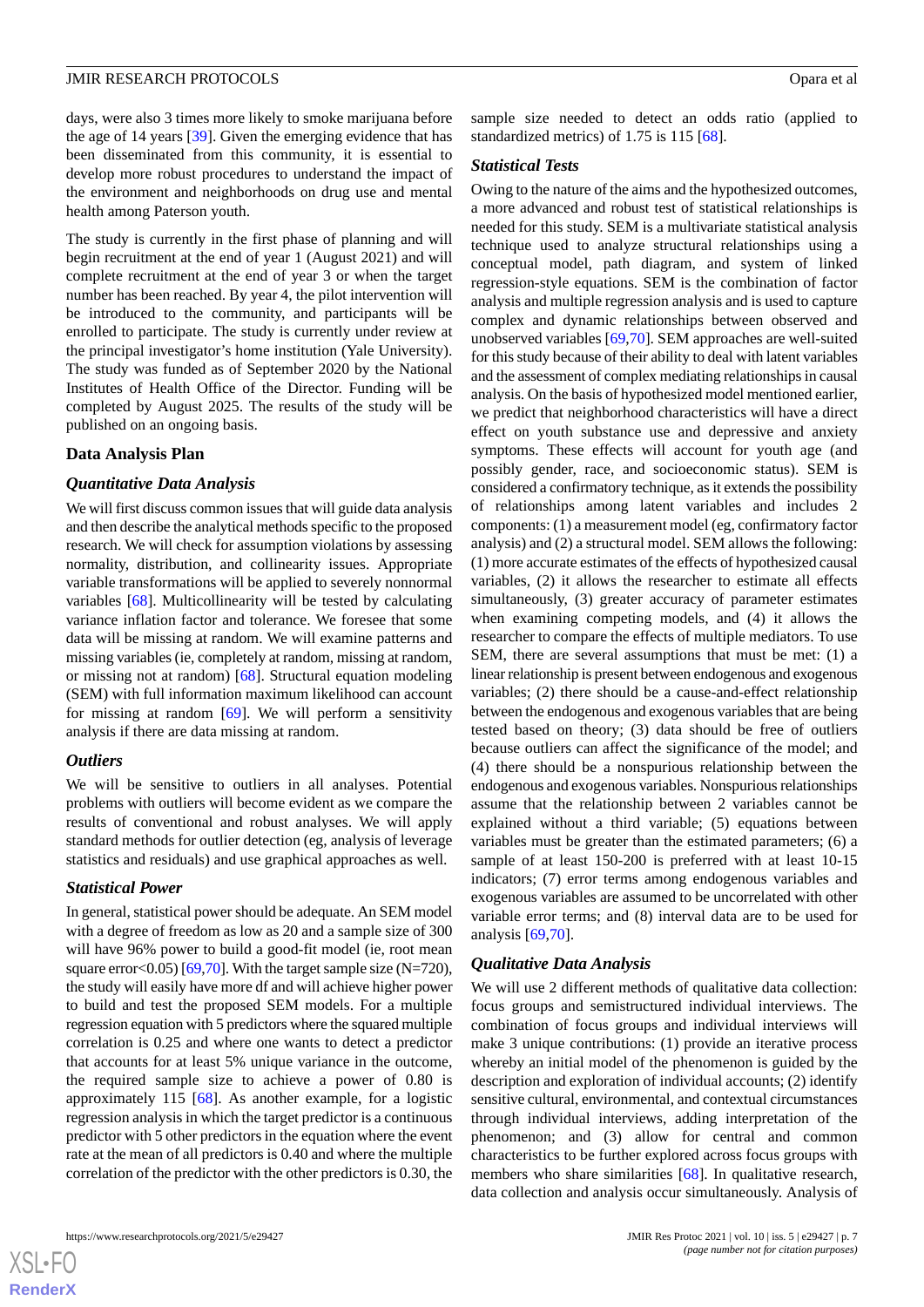interview data proceeds inductively through the identification of recurring themes and patterns in transcripts, field notes, and analytic memos. A thematic analysis framework will be used in this study. The thematic analysis allows researchers to highlight the similarities and differences across groups of participants [\[61](#page-12-9)]. The research staff will work from an essentialist or realist perspective that assumes that the participant's language reflects their experiences, meanings, and realities. Meaningful analytical units will then be developed using a coding scheme informed by the dominant themes in the data. Topics will then be divided into several subtopics based on recurring themes within the larger topics, allowing a more in-depth analysis and complex understanding and interpretation of each particular theme. Each theme and subtheme will be assigned a code, and the codes will be compiled in a codebook. All interviews will be conducted by the research staff. As analysis is taking place, questions for individual interviews will be developed as focus group data are being analyzed. Individual interview data will be analyzed using the same steps used for the focus group data. We hypothesize significant differences in the experiences and perceptions of youth in the study based on their age, race, gender, and socioeconomic status.

### *Strategies for Trustworthiness*

Members of the research team will have prolonged engagement within the community to gain a better understanding of the organization in which participants were recruited from and to establish trust with participants. A confirmability audit will be conducted, where multiple coders will be used to analyze the data. The process will be the same for both the individual interviews and focus groups. Data from the interviews will first be analyzed by interviewers using open coding, whereby concepts are identified and labeled as they emerge from the data and across the interviews. Interviews will be transcribed and analyzed using NVivo 12 (QSR International) software [[71\]](#page-12-19). The coding process will be inductive in nature and consist of categorization and grouping. Line-by-line coding will be used, and common themes will be grouped together using a coding map created from NVivo to conceptualize the themes until 4 main categories are identified. At least 90% interrater reliability will be achieved before the codes and categories are developed. The categories that will be developed from the coding process will not be predetermined but rather formed during the coding process. After the initial coding of the data, the research team will summarize and organize the results in NVivo [\[71](#page-12-19)].

### *Integration*

 $XS$  $\cdot$ FC **[RenderX](http://www.renderx.com/)**

The analysis of quantitative and qualitative data will initially be conducted separately. Subsequently, we will merge all sets of findings. Member checking of the data will occur in townhalls and disseminating findings throughout the community in the form of infographics and educational materials. The aim of this approach is to balance the respective strengths and weaknesses of each method to maximize the yield of distinct complementary sources of evidence. The main statistical software package that will be used for this project to analyze data and to evaluate the project as well as analyze survey data will be SAS version 9.4 [[72\]](#page-12-20), and NVivo will be used to analyze qualitative findings [[71\]](#page-12-19).

#### https://www.researchprotocols.org/2021/5/e29427 JMIR Res Protoc 2021 | vol. 10 | iss. 5 | e29427 | p. 8

# *Discussion*

### **Principal Findings**

Researchers have struggled with ways to achieve community-based samples that are representative and include an adequate number of youths. In addition, understanding what prevention methods work with youth who are most in need of substance abuse and mental health prevention services, such as street-involved and truant youth, is crucial, and their input is essential, yet their voices are often ignored because of the challenges in reaching this population. Such an absence may make it difficult for interventions to be truly effective for this population. This study proposes innovative methods such as venue-based sampling to recruit and engage with a hard-to-reach population in Paterson, New Jersey. Few studies have used venue-based sampling in youth studies; however, those that have, offered beneficial results through recruitment of hard-to-reach youth [[52](#page-12-1)[,73](#page-12-21)]. A majority of youths are recruited from schools; however, this can lead to bias and neglect of youth who are truant or not connected to youth-serving organizations. Venue-based sampling has the advantage of allowing a comprehensive focus on a single, entire community that can be translated into an effective, culturally tailored, community-based intervention. Venue-based sampling also allows research teams to be fully immersed in the community as an outreach. Through this method, we intend to recruit participants to be a part of our study for data collection and also simultaneously connect youth to our youth-serving community partners. Through this approach, youth become connected to organizations that can serve their needs while contributing their knowledge and experiences as experts of their lived realities to prevention science.

In the final phase of the study, we will use the data to design and iteratively adapt an evidence-based substance abuse and mental health prevention intervention accounting for gender, race, and developmental differences. As we anticipate significant differences across subgroups of Paterson youth, the adaptation of multiple interventions will be expected to fit their diverse needs and experiences. The process of modifying an evidence-based intervention without contradicting its core elements or internal logic is referred to as *adaptation*. Without attention to the cultural context of a new target population, adapted interventions may remain faithful to the underlying theoretical framework and core elements on which they were originally developed but, unfortunately, may lack relevance, sustainability, and acceptability for the target population [[29\]](#page-11-1). Therefore, to effectively implement a successful evidence-based intervention, this study will use assessment, decision, administration, production, topical experts, integration, training, and testing (ADAPT-ITT) [[74\]](#page-12-22), a well-known implementation science framework. The framework specifies 8 steps for adapting interventions to new priorities. The first step involves the assessment of service users' needs, which guides decision making about the modifications that are needed (step 2). The third step involves intervention adaptation and initial administration of the program to potential service users to identify where the intervention requires revision to improve its relevance and acceptability. Thereafter, intervention production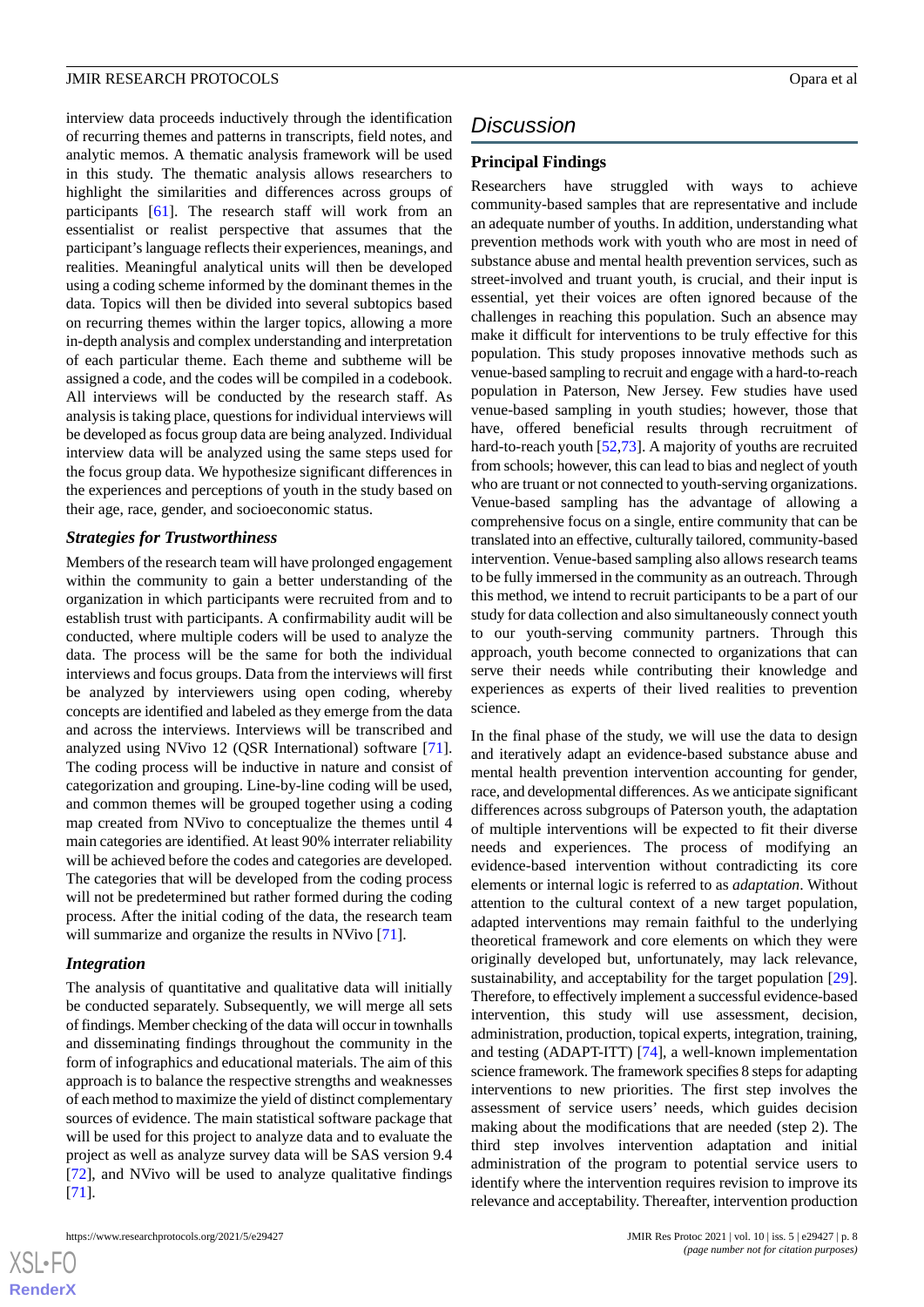According to the prevention principles proposed by the National Institute on Drug Abuse [[78](#page-13-1)], "Community prevention programs that combine two or more effective programs can be more effective than a single program alone." Building on these guiding principles, we aim to adopt a comprehensive substance abuse prevention approach that includes mental health education

occurs in which further adaptations are made (step 4), and this revised intervention is reviewed by topical experts (step 5). Steps 6 to 8 involve integrating all feedback into a final version of the intervention, training staff to deliver the intervention, and feasibility testing of the intervention. The youth and community advisory board and research team will be involved in the adaptation of evidence-based interventions for Paterson youth. As we hypothesize that significant differences will arise in risk and protective factors for youth throughout Paterson, we anticipate adapting a session-based prevention intervention that is structured, informative, and engaging in youths of all ages. Although there are a number of community-based prevention interventions that are geared toward substance use and mental health among urban youth, pending initial data collection and community input, we anticipate adapting the CASASTART (Center on Addiction and Substance Abuse Striving Together to Achieve Rewarding Tomorrows) [[75\]](#page-12-23) and Project Towards No Drug Abuse [[76\]](#page-12-24).

CASASTART [\[75](#page-12-23)] has been identified as a model substance abuse prevention program. CASASTART was originally developed as a substance abuse and violence prevention program serving high-risk adolescents and their families living in socially distressed neighborhoods [\[75\]](#page-12-23). The program is a comprehensive, neighborhood-based, school-centered model that aims to provide coordination among police, schools, and community-based organizations to achieve 3 goals: (1) to redirect and build resiliency in the lives of youth who are at risk of using drugs, becoming delinquent, or dropping out of school; (2) to reduce and control illegal drug use and related crime in the neighborhoods where youth live to make the areas safer and the environment more nurturing; and (3) to connect youth and their families to services critical to their well-being in the environment [\[75](#page-12-23)]. Another community-based prevention intervention for youth is the Project Towards No Drug Abuse [[76\]](#page-12-24) program, which is a 12-session curriculum for youth that targets substance use and violence-related behaviors through the use of a motivation, skills, and decision-making approach. Using interactive teaching techniques, Project Towards No Drug Abuse provides cognitive motivation enhancement activities, information about the consequences of drug use, correction of cognitive misperceptions, communication and coping skills enhancement, and tobacco cessation techniques to students. Although both of these model interventions have shown efficacy in improving knowledge, reducing risky behaviors, and improving mental health outcomes; these interventions often do not reach the most vulnerable youth who are in need of such services as such interventions are performed in school settings [[12\]](#page-10-19). Reaching the most vulnerable youth who may not be connected to schools or organizations or are street-involved is key to effectively addressing youth substance use and mental health as their input on barriers to prevention and treatment are vital to intervention development. Given the knowledge that researchers have on prevention interventions for youth, community-based and culturally relevant interventions are the gold standard for urban communities [\[77](#page-13-0)]. It is essential that researchers aim to work with communities on developing solutions that are innovative, specific to their needs, incorporate community members, and reach a wide array of youth who may

and resource connecting through intensive case management, community mobilization, and interactive education-based interventions. On the basis of prior research, this multitiered strategy has proven to be an effective method for reducing substance abuse risk among urban minority youth [\[78](#page-13-1)] CASASTART [[75\]](#page-12-23), uses a case management approach in which an individual (trained case manager) works with up to 15 children and their families and directly provides or, through appropriate referral, coordinates a comprehensive menu of services for the youth and their families. The model recommends that each community should implement the intervention and develop its own approach to design and deliver services consistent with local culture and practice. Within this model and with youth and community advisory board approval, we will have a research assistant trained in social work or counseling, provide services that specifically include referring youth to nearby mental health clinics, mentoring programs, and extracurricular activities to keep youth engaged. The case manager will perform a biweekly follow-up with participants to ensure that they are supported and engaged in recommended activities.

The Project Towards No Drug Abuse [[76\]](#page-12-24) is a 12-session curriculum that targets substance use and violence-related behaviors through the use of motivation, skills, and decision-making approaches. The curriculum comprises 12 sessions, approximately 45 minutes each, which are designed to be implemented over a 4-week period. Using interactive teaching techniques, the instruction to participants provides cognitive motivation enhancement activities, information about the consequences of drug use, correction of cognitive misperceptions, communication and coping skills enhancement, and tobacco cessation techniques. Although this intervention was originally intended to be implemented in alternative schools, it also provides flexibility to be adapted for youth who are not in school [\[76](#page-12-24)]. We have the commitment of community partners with large access to youth both in school and outside of school, which will provide us with space within the community to pilot-test the intervention.

The last phase of the project includes a pilot feasibility trial of the adapted intervention among a sample of youth living in Paterson, New Jersey. During monthly meetings with youth and community advisory board members, research staff will discuss the use of evidence-based prevention interventions that address youth substance use and mental health. A specific strategy and an evidence-based intervention (eg, Substance Abuse and Mental Health Services Administration's National Registry of Evidence-based Programs and Practices) will be decided through findings collected from venue-based sampling methods and suggestions from the youth and community advisory board. Participants will be recruited from partnering youth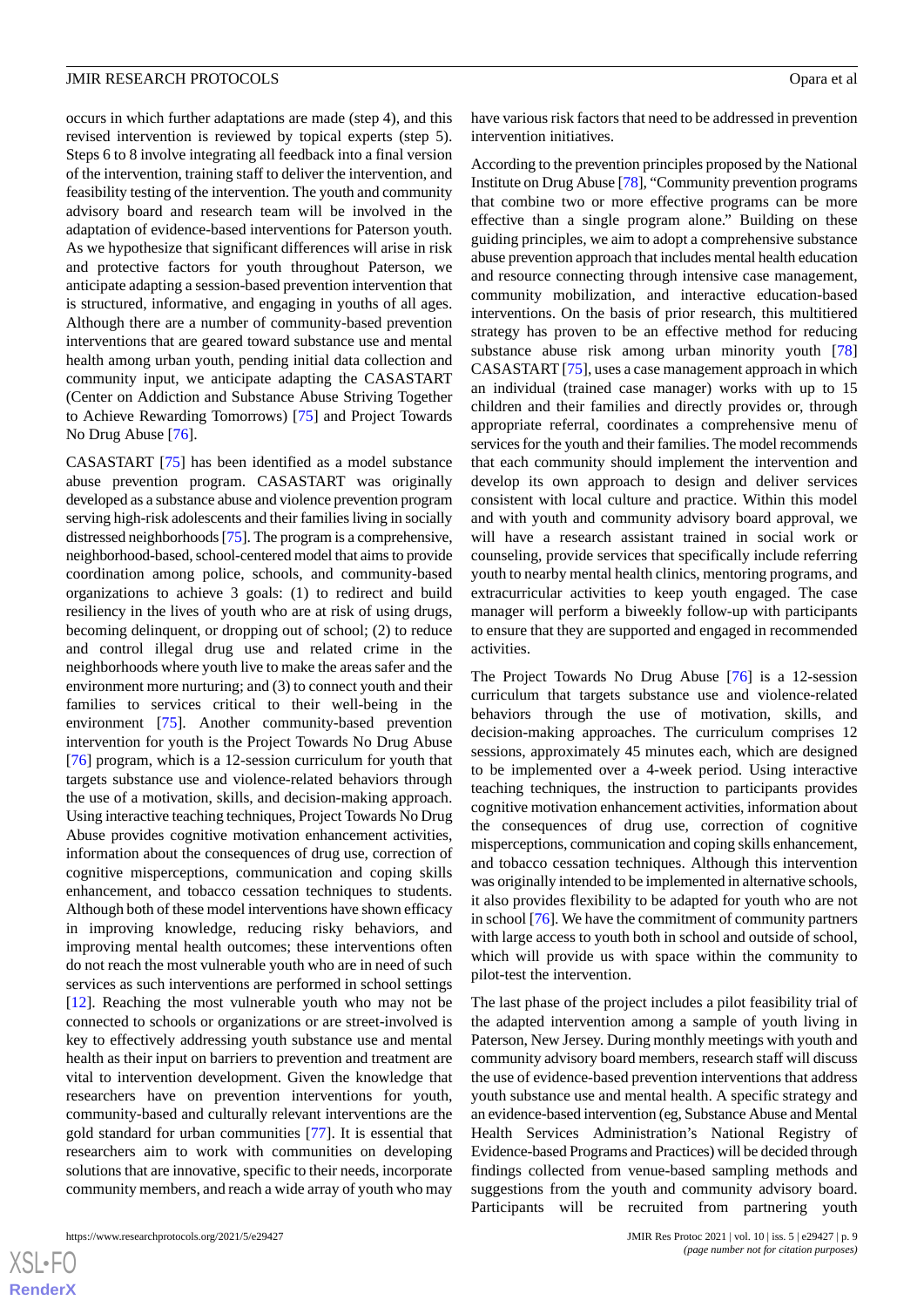organizations to participate in the intervention. We will pilot-test the intervention with a group of youths who are similar developmentally by age, race, ethnicity, and gender. Youth will be sampled from schools and youth-serving organizations across all 6 wards. Although interventions have the power to increase perception, increase knowledge about substances, and reduce risky behaviors, we understand that youth are nested in their environments. Therefore, we are cautious of being ambitious in our goals, as changes cannot occur if the community norms remain the same. Consequently, we will meet the youth and community advisory board to decipher the most effective mode of intervention that can occur at the individual and community levels. We intend to pilot a combination of effective strategies (eg, prevention education, case management, and referral to therapy). We will first identify and adapt an evidence-based intervention that will incorporate elements of mental health discussions, substance use, and refusal strategies, as these have proven to be the most effective among ethnic minority youth. In addition, and most importantly, the intervention will be informed by findings from participants and youth and community advisory board discussions. Although we discussed earlier the flaws in primarily recruiting and working with youth in schools only, the priority will be to adapt an existing prevention intervention to be feasible for youth who are in

school and other youth who are not engaged in school. We hypothesize that unique developmental, cultural, racial, and gender-specific differences will arise and inform how to adequately decide, adapt, and deliver an effective prevention intervention for Paterson youth.

# **Conclusions**

This study will have a high impact on prevention research for the following reasons: (1) it targets youth who may be disengaged from services and schools and thus neglected in prevention research; (2) it incorporates an environmental context-sensitive approach to understanding substance use and mental health outcomes; (3) delineates the pathways linking specific contextual factors with the behavioral determinants described in a well-tested theoretical model of social disorganization and socioecological theories; and (4) creates a strong youth and community advisory board with mutual ties among local stakeholders, educators, mental health clinicians, and youth who will be essential to conduct ethical research and to translate the research into a sustainable prevention intervention for youth in Paterson, New Jersey, and urban cities alike. Study findings will have an impact on how substance use and mental health researchers understand how to work with youth and develop programs specifically targeted for them to ensure sustainability.

# **Acknowledgments**

The authors would like to thank Paterson residents including the Paterson Prevention Project Advisory Board for their support of the grant proposal and project. The first author is supported by the National Institutes of Health Director's Early Independence Award (Grant: DP5OD029636) and is partially supported with funding from a National Institute on Mental Health (R25-MH087217). The first author also received support from the Center for Drug Use, and HIV/HCV Research funded by the National Institute on Drug Abuse (P30DA011041) in the development of the funded grant proposal. Points of view, opinions, and conclusions in this paper do not necessarily represent the official position of the US Government.

# <span id="page-9-4"></span>**Conflicts of Interest**

None declared.

# **Multimedia Appendix 1**

<span id="page-9-0"></span>CHERRIES (Checklist for Reporting Results of Internet E-Surveys). [[DOCX File , 18 KB](https://jmir.org/api/download?alt_name=resprot_v10i5e29427_app1.docx&filename=25fcec289b9145813002a6fbf2e37ce1.docx)-[Multimedia Appendix 1\]](https://jmir.org/api/download?alt_name=resprot_v10i5e29427_app1.docx&filename=25fcec289b9145813002a6fbf2e37ce1.docx)

### **References**

- <span id="page-9-1"></span>1. Feinstein EC, Richter L, Foster SE. Addressing the critical health problem of adolescent substance use through health care, research, and public policy. J Adolesc Health 2012 May; 50(5): 431-436. [doi: [10.1016/j.jadohealth.2011.12.033\]](http://dx.doi.org/10.1016/j.jadohealth.2011.12.033) [Medline: [22525104](http://www.ncbi.nlm.nih.gov/entrez/query.fcgi?cmd=Retrieve&db=PubMed&list_uids=22525104&dopt=Abstract)]
- <span id="page-9-2"></span>2. Kaminer Y, Winters KC, editors. Clinical Manual of Adolescent Substance Abuse Treatment. Washington, DC: American Psychiatric Publishing; 2011:1-592.
- <span id="page-9-3"></span>3. Conway KP, Vullo GC, Nichter B, Wang J, Compton WM, Iannotti RJ, et al. Prevalence and patterns of polysubstance use in a nationally representative sample of 10th graders in the United States. J Adolesc Health 2013 Jun;52(6):716-723 [\[FREE](http://europepmc.org/abstract/MED/23465320) [Full text\]](http://europepmc.org/abstract/MED/23465320) [doi: [10.1016/j.jadohealth.2012.12.006\]](http://dx.doi.org/10.1016/j.jadohealth.2012.12.006) [Medline: [23465320\]](http://www.ncbi.nlm.nih.gov/entrez/query.fcgi?cmd=Retrieve&db=PubMed&list_uids=23465320&dopt=Abstract)
- 4. Schulenberg JE, Johnston LD, O'Malley PM, Bachman JG, Miech RJ, Patrick ME. Monitoring the Future National Survey Results on Drug Use-2014: Volume II, College Students and Adults Ages. Ann Arbor, MI: Institute for Social Research, University of Michigan; 2018.
- 5. Winters KC, Lee CS. Likelihood of developing an alcohol and cannabis use disorder during youth: association with recent use and age. Drug Alcohol Depend 2008 Jan 01;92(1-3):239-247 [[FREE Full text](http://europepmc.org/abstract/MED/17888588)] [doi: [10.1016/j.drugalcdep.2007.08.005](http://dx.doi.org/10.1016/j.drugalcdep.2007.08.005)] [Medline: [17888588](http://www.ncbi.nlm.nih.gov/entrez/query.fcgi?cmd=Retrieve&db=PubMed&list_uids=17888588&dopt=Abstract)]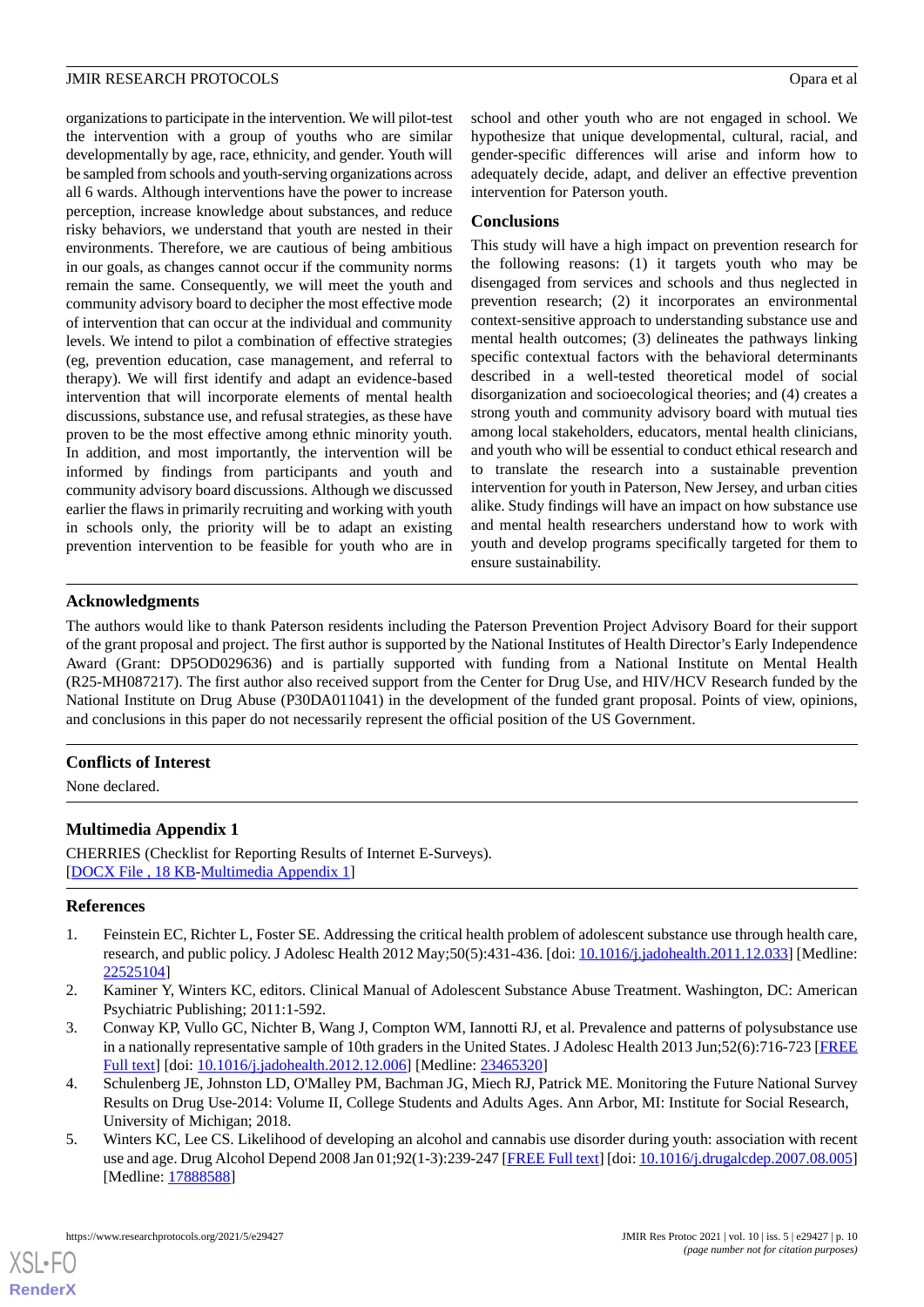- <span id="page-10-0"></span>6. Cooley-Strickland M, Quille TJ, Griffin RS, Stuart EA, Bradshaw CP, Furr-Holden D. Community violence and youth: affect, behavior, substance use, and academics. Clin Child Fam Psychol Rev 2009 Jun 27;12(2):127-156 [\[FREE Full text](http://europepmc.org/abstract/MED/19472053)]  $\left[ \frac{\text{doi: }10.1007}{\text{s}10567-009-0051-6} \right]$  [Medline:  $\frac{19472053}{\text{s}19472053}$ ]
- 7. Green KM, Musci RJ, Johnson RM, Matson PA, Reboussin BA, Ialongo NS. Outcomes associated with adolescent marijuana and alcohol use among urban young adults: a prospective study. Addict Behav 2016 Feb;53:155-160 [[FREE Full text](http://europepmc.org/abstract/MED/26517712)] [doi: [10.1016/j.addbeh.2015.10.014](http://dx.doi.org/10.1016/j.addbeh.2015.10.014)] [Medline: [26517712](http://www.ncbi.nlm.nih.gov/entrez/query.fcgi?cmd=Retrieve&db=PubMed&list_uids=26517712&dopt=Abstract)]
- <span id="page-10-1"></span>8. Lardier DT. Substance use among urban youth of color: exploring the role of community-based predictors, ethnic identity, and intrapersonal psychological empowerment. Cultur Divers Ethnic Minor Psychol 2019 Jan;25(1):91-103. [doi: [10.1037/cdp0000237](http://dx.doi.org/10.1037/cdp0000237)] [Medline: [30714771](http://www.ncbi.nlm.nih.gov/entrez/query.fcgi?cmd=Retrieve&db=PubMed&list_uids=30714771&dopt=Abstract)]
- <span id="page-10-3"></span><span id="page-10-2"></span>9. Amaro H, Raj A, Vega RR, Mangione TW, Perez LN. Racial/Ethnic disparities in the HIV and substance abuse epidemics: communities responding to the need. Public Health Reports 2001 Sep;116(5):434-448. [doi: [10.1016/s0033-3549\(04\)50072-9](http://dx.doi.org/10.1016/s0033-3549(04)50072-9)]
- <span id="page-10-4"></span>10. Johnson EI, Copp JE, Bolland AC, Bolland JM. Substance use profiles among urban adolescents: the role of family-based adversities. J Child Fam Stud 2020 Jun 9;29(8):2104-2116. [doi: [10.1007/s10826-020-01736-y](http://dx.doi.org/10.1007/s10826-020-01736-y)]
- <span id="page-10-19"></span>11. Gfroerer J, Wright D, Kopstein A. Prevalence of youth substance use: the impact of methodological differences between two national surveys. Drug Alcohol Depend 1997 Jul;47(1):19-30. [doi: [10.1016/s0376-8716\(97\)00063-x\]](http://dx.doi.org/10.1016/s0376-8716(97)00063-x)
- <span id="page-10-6"></span>12. Dembo R, Briones-Robinson R, Barrett K, Winters KC, Schmeidler J, Ungaro RA, et al. The mental health, substance use, and delinquency among truant youths in a brief intervention project: a longitudinal study. J Emot Behav Disord 2013 Sep 27;21(3):176-192 [[FREE Full text](http://europepmc.org/abstract/MED/23914129)] [doi: [10.1177/1063426611421006\]](http://dx.doi.org/10.1177/1063426611421006) [Medline: [23914129\]](http://www.ncbi.nlm.nih.gov/entrez/query.fcgi?cmd=Retrieve&db=PubMed&list_uids=23914129&dopt=Abstract)
- <span id="page-10-7"></span>13. Johnson TP. Sources of error in substance use prevalence surveys. Int Sch Res Notices 2014 Nov 05:923290 [[FREE Full](https://doi.org/10.1155/2014/923290) [text](https://doi.org/10.1155/2014/923290)] [doi: [10.1155/2014/923290\]](http://dx.doi.org/10.1155/2014/923290) [Medline: [27437511](http://www.ncbi.nlm.nih.gov/entrez/query.fcgi?cmd=Retrieve&db=PubMed&list_uids=27437511&dopt=Abstract)]
- <span id="page-10-5"></span>14. Swaim RC, Beauvais F, Chavez EL, Oetting ER. The effect of school dropout rates on estimates of adolescent substance use among three racial/ethnic groups. Am J Public Health 1997 Jan;87(1):51-55. [doi: [10.2105/ajph.87.1.51\]](http://dx.doi.org/10.2105/ajph.87.1.51) [Medline: [9065226\]](http://www.ncbi.nlm.nih.gov/entrez/query.fcgi?cmd=Retrieve&db=PubMed&list_uids=9065226&dopt=Abstract)
- <span id="page-10-8"></span>15. Weisner C, Schmidt L, Tam T. Assessing bias in community-based prevalence estimates: towards an unduplicated count of problem drinkers and drug users. Addiction 1995 Mar;90(3):391-405. [doi: [10.1111/j.1360-0443.1995.tb03786.x](http://dx.doi.org/10.1111/j.1360-0443.1995.tb03786.x)]
- <span id="page-10-9"></span>16. Hallfors D, Vevea J, Iritani B, Cho H, Khatapoush S, Saxe L. Truancy, grade point average, and sexual activity: a meta-analysis of risk indicators for youth substance use. J Sch Health 2002 May;72(5):205-211. [doi: [10.1111/j.1746-1561.2002.tb06548.x\]](http://dx.doi.org/10.1111/j.1746-1561.2002.tb06548.x) [Medline: [12109176\]](http://www.ncbi.nlm.nih.gov/entrez/query.fcgi?cmd=Retrieve&db=PubMed&list_uids=12109176&dopt=Abstract)
- <span id="page-10-11"></span><span id="page-10-10"></span>17. Gakh M, Coughenour C, Assoumou BO, Vanderstelt M. The relationship between school absenteeism and substance use: an integrative literature review. Subst Use Misuse 2020 Dec 05;55(3):491-502. [doi: [10.1080/10826084.2019.1686021](http://dx.doi.org/10.1080/10826084.2019.1686021)] [Medline: [31805820](http://www.ncbi.nlm.nih.gov/entrez/query.fcgi?cmd=Retrieve&db=PubMed&list_uids=31805820&dopt=Abstract)]
- <span id="page-10-12"></span>18. Bronfenbrenner U. Ecological systems theory. In: Vasta R, editor. Six Theories of Child Development: Revised Formulations and Current Issues. London, United Kingdom: Jessica Kingsley Publishers; 1992:187-249.
- <span id="page-10-13"></span>19. Cicchetti D, Lynch M. Toward an ecological/transactional model of community violence and child maltreatment: consequences for children's development. Psychiatry 1993 Feb 03;56(1):96-118. [doi: [10.1080/00332747.1993.11024624](http://dx.doi.org/10.1080/00332747.1993.11024624)] [Medline: [8488217\]](http://www.ncbi.nlm.nih.gov/entrez/query.fcgi?cmd=Retrieve&db=PubMed&list_uids=8488217&dopt=Abstract)
- 20. Bernard DL, Calhoun CD, Banks DE, Halliday CA, Hughes-Halbert C, Danielson CK. Making the "C-ACE" for a culturally-informed adverse childhood experiences framework to understand the pervasive mental health impact of racism on black youth. Journ Child Adol Trauma 2020 Aug 11;14(2):233-247. [doi: [10.1007/s40653-020-00319-9](http://dx.doi.org/10.1007/s40653-020-00319-9)]
- <span id="page-10-14"></span>21. Eisman AB, Stoddard SA, Heinze J, Caldwell CH, Zimmerman MA. Depressive symptoms, social support, and violence exposure among urban youth: a longitudinal study of resilience. Dev Psychol 2015 Sep;51(9):1307-1316 [\[FREE Full text](http://europepmc.org/abstract/MED/26147772)] [doi: [10.1037/a0039501\]](http://dx.doi.org/10.1037/a0039501) [Medline: [26147772](http://www.ncbi.nlm.nih.gov/entrez/query.fcgi?cmd=Retrieve&db=PubMed&list_uids=26147772&dopt=Abstract)]
- <span id="page-10-15"></span>22. Floyd LJ, Brown Q. Attitudes toward and sexual partnerships with drug dealers among young adult African American females in socially disorganized communities. J Drug Issues 2013 Apr 11;43(2):154-163 [\[FREE Full text\]](http://europepmc.org/abstract/MED/25797963) [doi: [10.1177/0022042612467009\]](http://dx.doi.org/10.1177/0022042612467009) [Medline: [25797963\]](http://www.ncbi.nlm.nih.gov/entrez/query.fcgi?cmd=Retrieve&db=PubMed&list_uids=25797963&dopt=Abstract)
- <span id="page-10-17"></span><span id="page-10-16"></span>23. Yabiku S, Kulis S, Marsiglia FF, Lewin B, Nieri T, Hussaini S. Neighborhood effects on the efficacy of a program to prevent youth alcohol use. Subst Use Misuse 2007 Jul 03;42(1):65-87 [[FREE Full text\]](http://europepmc.org/abstract/MED/17366126) [doi: [10.1080/10826080601094264](http://dx.doi.org/10.1080/10826080601094264)] [Medline: [17366126](http://www.ncbi.nlm.nih.gov/entrez/query.fcgi?cmd=Retrieve&db=PubMed&list_uids=17366126&dopt=Abstract)]
- <span id="page-10-18"></span>24. Kubrin C, Wo J. Social disorganization theory's greatest challenge: linking structural characteristics to crime in socially disorganized communities. In: Piquero AR, editor. The Handbook of Criminological Theory. Hoboken, New Jersey, United States: Wiley; 2015:121-136.
- 25. Shaw CR, McKay HD. Juvenile delinquency and urban areas. Am Sociol Rev 1970 Apr;35(2):407. [doi: [10.2307/2093283](http://dx.doi.org/10.2307/2093283)]
- 26. Kotlaja MM, Wright EM, Fagan AA. Neighborhood parks and playgrounds: risky or protective contexts for youth substance use? J Drug Issues 2018 Jul 22;48(4):657-675. [doi: [10.1177/0022042618788834](http://dx.doi.org/10.1177/0022042618788834)]
- 27. Lardier Jr DT, MacDonnell M, Barrios VR, Garcia-Reid P, Reid RJ. The moderating effect of neighborhood sense of community on predictors of substance use among Hispanic urban youth. J Ethn Subst Abuse 2018 Feb 26;17(4):434-459. [doi: [10.1080/15332640.2016.1273810](http://dx.doi.org/10.1080/15332640.2016.1273810)] [Medline: [28632097\]](http://www.ncbi.nlm.nih.gov/entrez/query.fcgi?cmd=Retrieve&db=PubMed&list_uids=28632097&dopt=Abstract)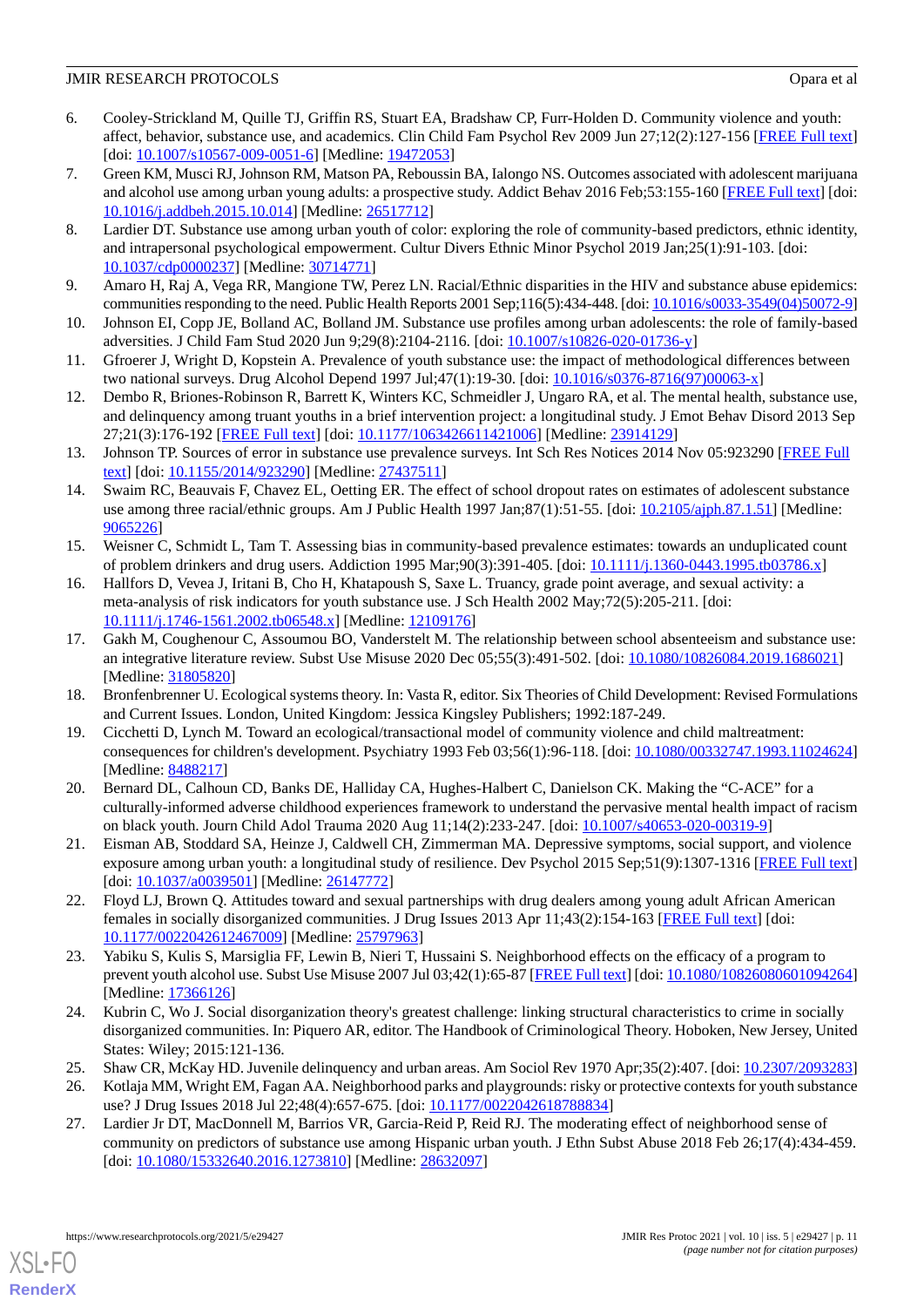- <span id="page-11-0"></span>28. Rice HM, Musil C, Kretschmar J, Warner C. Neighborhood disorganization, social support, substance use and functioning amongst adolescents; an analysis of the Ohio Behavioral Health Juvenile Justice initiative. J Adolesc Health 2018 Feb;62(2):56-57. [doi: [10.1016/j.jadohealth.2017.11.115](http://dx.doi.org/10.1016/j.jadohealth.2017.11.115)]
- <span id="page-11-2"></span><span id="page-11-1"></span>29. Breland-Noble AM, Bell CC, Burriss A, Poole HK, The AAKOMA Project Adult Advisory Board. J Child Fam Stud 2012 Apr 01;21(2):273-280 [[FREE Full text](http://europepmc.org/abstract/MED/22984337)] [doi: [10.1007/s10826-011-9472-1\]](http://dx.doi.org/10.1007/s10826-011-9472-1) [Medline: [22984337](http://www.ncbi.nlm.nih.gov/entrez/query.fcgi?cmd=Retrieve&db=PubMed&list_uids=22984337&dopt=Abstract)]
- 30. Romley JA, Cohen D, Ringel J, Sturm R. Alcohol and environmental justice: the density of liquor stores and bars in urban neighborhoods in the United States. J Stud Alcohol Drugs 2007 Jan;68(1):48-55. [doi: [10.15288/jsad.2007.68.48](http://dx.doi.org/10.15288/jsad.2007.68.48)] [Medline: [17149517](http://www.ncbi.nlm.nih.gov/entrez/query.fcgi?cmd=Retrieve&db=PubMed&list_uids=17149517&dopt=Abstract)]
- <span id="page-11-4"></span><span id="page-11-3"></span>31. Fagan AA, Wright EM, Pinchevsky GM. Exposure to violence, substance use, and neighborhood context. Soc Sci Res 2015 Jan;49:314-326 [[FREE Full text\]](http://europepmc.org/abstract/MED/25432621) [doi: [10.1016/j.ssresearch.2014.08.015](http://dx.doi.org/10.1016/j.ssresearch.2014.08.015)] [Medline: [25432621](http://www.ncbi.nlm.nih.gov/entrez/query.fcgi?cmd=Retrieve&db=PubMed&list_uids=25432621&dopt=Abstract)]
- <span id="page-11-5"></span>32. Martin SL, Sigda KB, Kupersmidt JB. Family and neighborhood violence: predictors of depressive symptomatology among incarcerated youth. Prison J 2016 Nov 16;78(4):423-438. [doi: [10.1177/0032885598078004005](http://dx.doi.org/10.1177/0032885598078004005)]
- <span id="page-11-6"></span>33. Butcher F, Galanek JD, Kretschmar JM, Flannery DJ. The impact of neighborhood disorganization on neighborhood exposure to violence, trauma symptoms, and social relationships among at-risk youth. Soc Sci Med 2015 Dec;146:300-306. [doi: [10.1016/j.socscimed.2015.10.013\]](http://dx.doi.org/10.1016/j.socscimed.2015.10.013) [Medline: [26477854](http://www.ncbi.nlm.nih.gov/entrez/query.fcgi?cmd=Retrieve&db=PubMed&list_uids=26477854&dopt=Abstract)]
- <span id="page-11-7"></span>34. Sun S, Crooks N, DiClemente RJ, Sales JM. Perceived neighborhood violence and crime, emotion regulation, and PTSD symptoms among justice-involved, urban African-American adolescent girls. Psychol Trauma 2020 Sep;12(6):593-598. [doi: [10.1037/tra0000562\]](http://dx.doi.org/10.1037/tra0000562) [Medline: [32237877](http://www.ncbi.nlm.nih.gov/entrez/query.fcgi?cmd=Retrieve&db=PubMed&list_uids=32237877&dopt=Abstract)]
- <span id="page-11-8"></span>35. Slopen N, Fitzmaurice GM, Williams DR, Gilman SE. Common patterns of violence experiences and depression and anxiety among adolescents. Soc Psychiatry Psychiatr Epidemiol 2012 Oct 13;47(10):1591-1605. [doi: [10.1007/s00127-011-0466-5\]](http://dx.doi.org/10.1007/s00127-011-0466-5) [Medline: [22241530](http://www.ncbi.nlm.nih.gov/entrez/query.fcgi?cmd=Retrieve&db=PubMed&list_uids=22241530&dopt=Abstract)]
- <span id="page-11-9"></span>36. Erskine HE, Moffitt TE, Copeland WE, Costello EJ, Ferrari AJ, Patton G, et al. A heavy burden on young minds: the global burden of mental and substance use disorders in children and youth. Psychol Med 2014 Dec 23;45(7):1551-1563. [doi: [10.1017/s0033291714002888\]](http://dx.doi.org/10.1017/s0033291714002888)
- <span id="page-11-11"></span><span id="page-11-10"></span>37. Paterson City, New Jersey. United States Census Bureau. 2016. URL: [https://www.census.gov/quickfacts/](https://www.census.gov/quickfacts/patersoncitynewjersey) [patersoncitynewjersey](https://www.census.gov/quickfacts/patersoncitynewjersey) [accessed 2011-05-12]
- 38. HIV/AIDS cases in statewide population groups. State of New Jersey, Department of Health. 2018. URL: [https://www.](https://www.state.nj.us/health/hivstdtb/hiv-aids/populationgroups.shtml) [state.nj.us/health/hivstdtb/hiv-aids/populationgroups.shtml](https://www.state.nj.us/health/hivstdtb/hiv-aids/populationgroups.shtml) [accessed 2021-05-12]
- <span id="page-11-13"></span><span id="page-11-12"></span>39. A research report: the profile of substance use and other indicators of well-being among youth in Paterson, NJ. P-CASA. 2016. URL: [http://p-casa.org/wp-content/uploads/2015/07/P-CASA-ATOD-REPORT-Edit\\_Final61516.pdf](http://p-casa.org/wp-content/uploads/2015/07/P-CASA-ATOD-REPORT-Edit_Final61516.pdf) [accessed 2021-05-12]
- 40. Division of Alcoholic Beverage Control. State of New Jersey, Department of Law & Public Safety. URL: [https://www.](https://www.nj.gov/oag/abc/index.html) [nj.gov/oag/abc/index.html](https://www.nj.gov/oag/abc/index.html) [accessed 2011-05-12]
- <span id="page-11-14"></span>41. Castillo-Carniglia A, Pear V, Tracy M, Keyes K, Cerdá M. Limiting alcohol outlet density to prevent alcohol use and violence: estimating policy interventions through agent-based modeling. Am J Epidemiol 2019 Apr 01;188(4):694-702 [[FREE Full text](http://europepmc.org/abstract/MED/30608509)] [doi: [10.1093/aje/kwy289](http://dx.doi.org/10.1093/aje/kwy289)] [Medline: [30608509](http://www.ncbi.nlm.nih.gov/entrez/query.fcgi?cmd=Retrieve&db=PubMed&list_uids=30608509&dopt=Abstract)]
- <span id="page-11-15"></span>42. Rowland B, Toumbourou JW, Livingston M. The association of alcohol outlet density with illegal underage adolescent purchasing of alcohol. J Adolesc Health 2015 Feb;56(2):146-152. [doi: [10.1016/j.jadohealth.2014.08.005](http://dx.doi.org/10.1016/j.jadohealth.2014.08.005)] [Medline: [25287986](http://www.ncbi.nlm.nih.gov/entrez/query.fcgi?cmd=Retrieve&db=PubMed&list_uids=25287986&dopt=Abstract)]
- <span id="page-11-16"></span>43. Rowland B, Evans-Whipp T, Hemphill S, Leung R, Livingston M, Toumbourou J. The density of alcohol outlets and adolescent alcohol consumption: an Australian longitudinal analysis. Health Place 2016 Jan;37:43-49. [doi: [10.1016/j.healthplace.2015.11.004](http://dx.doi.org/10.1016/j.healthplace.2015.11.004)] [Medline: [26706310\]](http://www.ncbi.nlm.nih.gov/entrez/query.fcgi?cmd=Retrieve&db=PubMed&list_uids=26706310&dopt=Abstract)
- <span id="page-11-17"></span>44. Davis T. 30 NJ towns with the most heroin abuse in new 2018 report. Patch Labs. 2018. URL: [https://patch.com/new-jersey/](https://patch.com/new-jersey/pointpleasant/30-nj-towns-most-heroin-abuse-new-2018-report) [pointpleasant/30-nj-towns-most-heroin-abuse-new-2018-report](https://patch.com/new-jersey/pointpleasant/30-nj-towns-most-heroin-abuse-new-2018-report) [accessed 2021-05-12]
- <span id="page-11-18"></span>45. Earnshaw VA, Elliott MN, Reisner SL, Mrug S, Windle M, Emery ST, et al. Peer victimization, depressive symptoms, and substance use: a longitudinal analysis. Pediatrics 2017 Jun 08;139(6):e20163426 [[FREE Full text](http://pediatrics.aappublications.org/cgi/pmidlookup?view=long&pmid=28562268)] [doi: [10.1542/peds.2016-3426\]](http://dx.doi.org/10.1542/peds.2016-3426) [Medline: [28562268\]](http://www.ncbi.nlm.nih.gov/entrez/query.fcgi?cmd=Retrieve&db=PubMed&list_uids=28562268&dopt=Abstract)
- <span id="page-11-20"></span><span id="page-11-19"></span>46. Jackson JM, Seth P, DiClemente RJ, Lin A. Association of depressive symptoms and substance use with risky sexual behavior and sexually transmitted infections among African American female adolescents seeking sexual health care. Am J Public Health 2015 Oct;105(10):2137-2142. [doi: [10.2105/ajph.2014.302493\]](http://dx.doi.org/10.2105/ajph.2014.302493)
- <span id="page-11-21"></span>47. Eysenbach G. Improving the quality of web surveys: the Checklist for Reporting Results of Internet E-Surveys (CHERRIES). J Med Internet Res 2004 Sep 29;6(3):e34 [\[FREE Full text\]](https://www.jmir.org/2004/3/e34/) [doi: [10.2196/jmir.6.3.e34](http://dx.doi.org/10.2196/jmir.6.3.e34)] [Medline: [15471760](http://www.ncbi.nlm.nih.gov/entrez/query.fcgi?cmd=Retrieve&db=PubMed&list_uids=15471760&dopt=Abstract)]
- 48. Eysenbach G. Correction: improving the quality of web surveys: the Checklist for Reporting Results of Internet E-Surveys (CHERRIES). J Med Internet Res 2012 Jan 04;14(1):e8 [[FREE Full text](https://www.jmir.org/2012/1/e8/)] [doi: [10.2196/jmir.2042](http://dx.doi.org/10.2196/jmir.2042)]
- 49. Valaitis RK. Computers and the internet: tools for youth empowerment. J Med Internet Res 2005 Oct 04;7(5):e51 [\[FREE](https://www.jmir.org/2005/5/e51/) [Full text\]](https://www.jmir.org/2005/5/e51/) [doi: [10.2196/jmir.7.5.e51\]](http://dx.doi.org/10.2196/jmir.7.5.e51) [Medline: [16403715](http://www.ncbi.nlm.nih.gov/entrez/query.fcgi?cmd=Retrieve&db=PubMed&list_uids=16403715&dopt=Abstract)]
- 50. Curry L, Nunez-Smith M. Mixed Methods in Health Sciences Research: A Practical Primer (Mixed Methods Research Series). Thousand Oaks, California, United States: Sage Publications Inc; 2014:1-432.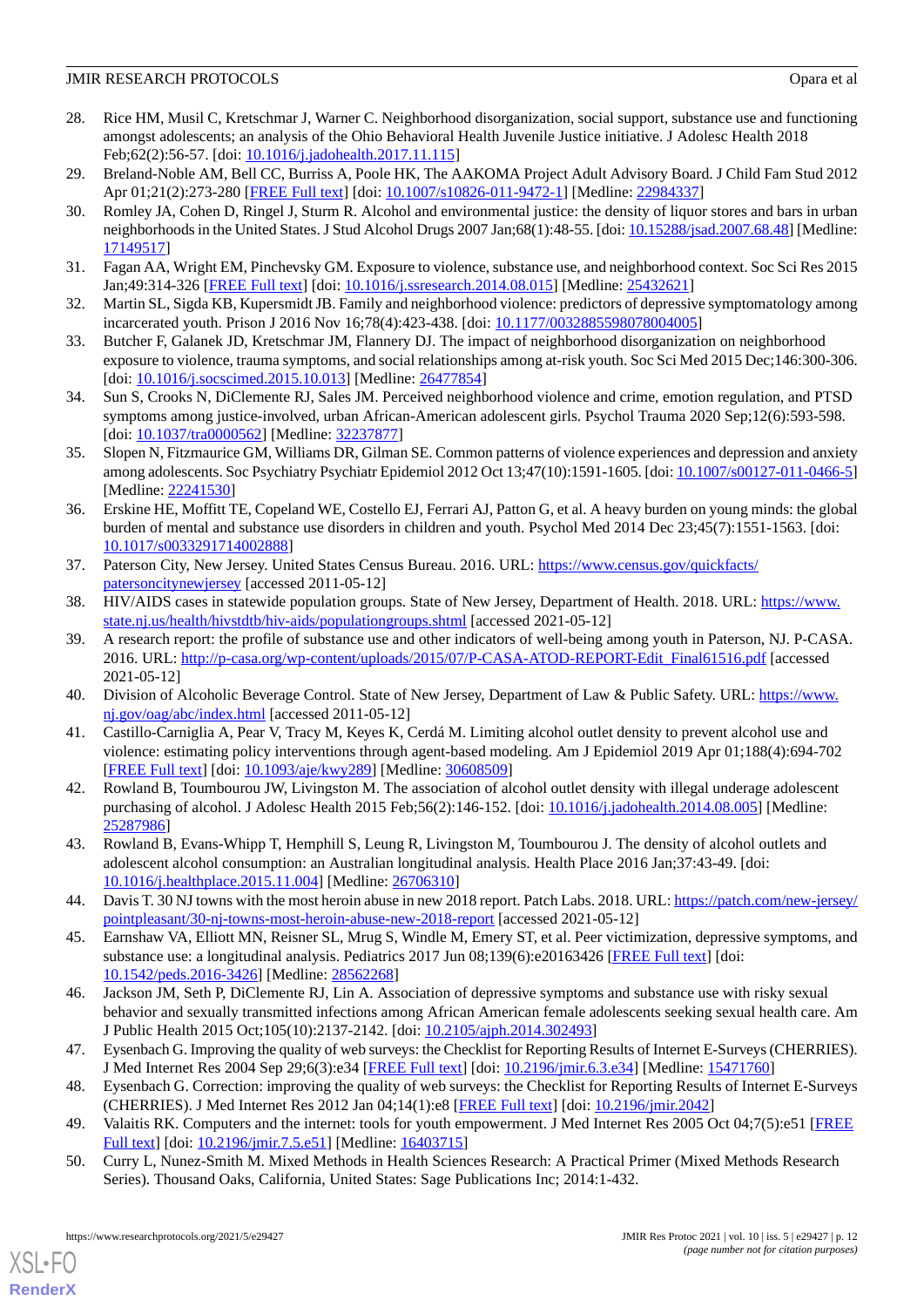- <span id="page-12-0"></span>51. Muhib FB, Lin LS, Stueve A, Miller RL, Ford WL, Johnson WD, et al. A venue-based method for sampling hard-to-reach populations. Public Health Rep 2016 Nov 30;116(1\_suppl):216-222. [doi: [10.1093/phr/116.s1.216\]](http://dx.doi.org/10.1093/phr/116.s1.216)
- <span id="page-12-1"></span>52. Verdery A, Weir S, Reynolds Z, Mulholland G, Edwards J. Estimating hidden population sizes with venue-based sampling: extensions of the generalized network scale-up estimator. Epidemiology 2019 Nov;30(6):901-910 [\[FREE Full text](http://europepmc.org/abstract/MED/31299014)] [doi: [10.1097/EDE.0000000000001059\]](http://dx.doi.org/10.1097/EDE.0000000000001059) [Medline: [31299014\]](http://www.ncbi.nlm.nih.gov/entrez/query.fcgi?cmd=Retrieve&db=PubMed&list_uids=31299014&dopt=Abstract)
- <span id="page-12-3"></span><span id="page-12-2"></span>53. Etikan I. Comparison of convenience sampling and purposive sampling. Am J Theor Appl Stat 2016;5(1):1. [doi: [10.11648/j.ajtas.20160501.11](http://dx.doi.org/10.11648/j.ajtas.20160501.11)]
- <span id="page-12-4"></span>54. Tongco MD. Purposive sampling as a tool for informant selection. Ethnobot Res App 2007 Dec 31;5:147. [doi: [10.17348/era.5.0.147-158\]](http://dx.doi.org/10.17348/era.5.0.147-158)
- <span id="page-12-5"></span>55. Biernacki P, Waldorf D. Snowball sampling: problems and techniques of chain referral sampling. Sociol Methods Res 2016 Jun 29;10(2):141-163. [doi: [10.1177/004912418101000205](http://dx.doi.org/10.1177/004912418101000205)]
- <span id="page-12-6"></span>56. Brawner BM, Volpe EM, Stewart JM, Gomes MM. Attitudes and beliefs toward biobehavioural research participation: voices and concerns of urban adolescent females receiving outpatient mental health treatment. Ann Hum Biol 2013 Jul 03;40(6):485-495 [[FREE Full text](http://europepmc.org/abstract/MED/23822716)] [doi: [10.3109/03014460.2013.806590\]](http://dx.doi.org/10.3109/03014460.2013.806590) [Medline: [23822716\]](http://www.ncbi.nlm.nih.gov/entrez/query.fcgi?cmd=Retrieve&db=PubMed&list_uids=23822716&dopt=Abstract)
- 57. Mustanski B, Coventry R, Macapagal K, Arbeit MR, Fisher CB. Sexual and gender minority adolescents' views on HIV research participation and parental permission: a mixed-methods study. Perspect Sex Reprod Health 2017 Jun 26;49(2):111-121 [[FREE Full text](http://europepmc.org/abstract/MED/28445608)] [doi: [10.1363/psrh.12027](http://dx.doi.org/10.1363/psrh.12027)] [Medline: [28445608](http://www.ncbi.nlm.nih.gov/entrez/query.fcgi?cmd=Retrieve&db=PubMed&list_uids=28445608&dopt=Abstract)]
- <span id="page-12-7"></span>58. Brawner BM, Sutton MY. Sexual health research among youth representing minority populations: to waive or not to waive parental consent. Ethics Behav 2017 Sep 08;28(7):544-559. [doi: [10.1080/10508422.2017.1365303](http://dx.doi.org/10.1080/10508422.2017.1365303)]
- <span id="page-12-8"></span>59. Liu C, Cox RB, Washburn IJ, Croff JM, Crethar HC. The effects of requiring parental consent for research on adolescents' risk behaviors: a meta-analysis. J Adolesc Health 2017 Jul;61(1):45-52. [doi: [10.1016/j.jadohealth.2017.01.015\]](http://dx.doi.org/10.1016/j.jadohealth.2017.01.015) [Medline: [28363714](http://www.ncbi.nlm.nih.gov/entrez/query.fcgi?cmd=Retrieve&db=PubMed&list_uids=28363714&dopt=Abstract)]
- <span id="page-12-10"></span><span id="page-12-9"></span>60. Kevern J, Webb C. Focus groups as a tool for critical social research in nurse education. Nurse Educ Today 2001 May; 21(4): 323-333. [doi: 10.1054/nedt. 2001. 0563] [Medline: [11339876](http://www.ncbi.nlm.nih.gov/entrez/query.fcgi?cmd=Retrieve&db=PubMed&list_uids=11339876&dopt=Abstract)]
- <span id="page-12-11"></span>61. Patton QM. Qualitative Research & Evaluation Methods. 3rd Ed. Thousand Oaks, California, United States: Sage Publications Inc; 2001:1-688.
- <span id="page-12-12"></span>62. Davis MS. Youth Risk Behavior Survey (YRBS). The Concise Dictionary of Crime and Justice. 2019. URL: [http://sk.](http://sk.sagepub.com/reference/the-concise-dictionary-of-crime-and-justice/n2072.xml) [sagepub.com/reference/the-concise-dictionary-of-crime-and-justice/n2072.xml](http://sk.sagepub.com/reference/the-concise-dictionary-of-crime-and-justice/n2072.xml) [accessed 2011-05-12]
- <span id="page-12-13"></span>63. Derogatis LR. Brief Symptom Inventory (BSI). APA PsycTests 1982. [doi: [10.1037/t00789-000](http://dx.doi.org/10.1037/t00789-000)]
- 64. Handley ED, Rogosch FA, Guild DJ, Cicchetti D. Neighborhood disadvantage and adolescent substance use disorder: the moderating role of maltreatment. Child Maltreat 2015 Aug 05;20(3):193-202 [[FREE Full text](http://europepmc.org/abstract/MED/25947011)] [doi: [10.1177/1077559515584159\]](http://dx.doi.org/10.1177/1077559515584159) [Medline: [25947011\]](http://www.ncbi.nlm.nih.gov/entrez/query.fcgi?cmd=Retrieve&db=PubMed&list_uids=25947011&dopt=Abstract)
- <span id="page-12-15"></span><span id="page-12-14"></span>65. Esteban-Cornejo I, Carlson JA, Conway TL, Cain KL, Saelens BE, Frank LD, et al. Parental and adolescent perceptions of neighborhood safety related to adolescents' physical activity in their neighborhood. Res Q Exerc Sport 2016 Jun 30;87(2):191-199 [[FREE Full text](http://europepmc.org/abstract/MED/27030158)] [doi: [10.1080/02701367.2016.1153779\]](http://dx.doi.org/10.1080/02701367.2016.1153779) [Medline: [27030158\]](http://www.ncbi.nlm.nih.gov/entrez/query.fcgi?cmd=Retrieve&db=PubMed&list_uids=27030158&dopt=Abstract)
- <span id="page-12-16"></span>66. Clark R, Coleman AP, Novak JD. Brief report: initial psychometric properties of the everyday discrimination scale in black adolescents. J Adolesc 2004 Jun;27(3):363-368. [doi: [10.1016/j.adolescence.2003.09.004\]](http://dx.doi.org/10.1016/j.adolescence.2003.09.004) [Medline: [15159094\]](http://www.ncbi.nlm.nih.gov/entrez/query.fcgi?cmd=Retrieve&db=PubMed&list_uids=15159094&dopt=Abstract)
- <span id="page-12-17"></span>67. Anderson JC, Funk JB, Elliott R, Smith PH. Parental support and pressure and children's extracurricular activities: relationships with amount of involvement and affective experience of participation. J Appl Dev Psychol 2003 Jun;24(2):241-257. [doi: [10.1016/s0193-3973\(03\)00046-7\]](http://dx.doi.org/10.1016/s0193-3973(03)00046-7)
- <span id="page-12-19"></span><span id="page-12-18"></span>68. Graham JW. Missing data analysis: making it work in the real world. Annu Rev Psychol 2009 Jan;60(1):549-576. [doi: [10.1146/annurev.psych.58.110405.085530](http://dx.doi.org/10.1146/annurev.psych.58.110405.085530)] [Medline: [18652544](http://www.ncbi.nlm.nih.gov/entrez/query.fcgi?cmd=Retrieve&db=PubMed&list_uids=18652544&dopt=Abstract)]
- <span id="page-12-20"></span>69. Hoyle RH. Structural Equation Modeling: Concepts, Issues, and Applications. Thousand Oaks, California, United States: Sage Publications Inc; 1995:1-312.
- <span id="page-12-21"></span>70. Hill MC, Tiedeman CR. Evaluating model fit. In: Effective Groundwater Model Calibration: With Analysis of Data, Sensitivities, Predictions, and Uncertainty. Hoboken, New Jersey, United States: John Wiley & Sons Inc; 2005:93-123.
- 71. Castleberry A. NVivo 10 [software program]. Version 10. QSR International; 2012. Am J Pharm Educ 2014 Feb 12;78(1):25. [doi: [10.5688/ajpe78125\]](http://dx.doi.org/10.5688/ajpe78125)
- <span id="page-12-23"></span><span id="page-12-22"></span>72. SAS user's guide: statistics. SAS Institute Inc. 2016. URL: [https://support.sas.com/documentation/onlinedoc/stat/142/](https://support.sas.com/documentation/onlinedoc/stat/142/stathpug.pdf) [stathpug.pdf](https://support.sas.com/documentation/onlinedoc/stat/142/stathpug.pdf) [accessed 2021-05-12]
- <span id="page-12-24"></span>73. Ott MA, Campbell J, Imburgia TM, Yang Z, Tu W, Auerswald CL. Community engagement and venue-based sampling in adolescent male sexually transmitted infection prevention research. J Adolesc Health 2018 Mar;62(3S):58-64 [[FREE](https://linkinghub.elsevier.com/retrieve/pii/S1054-139X(17)30498-6) [Full text\]](https://linkinghub.elsevier.com/retrieve/pii/S1054-139X(17)30498-6) [doi: [10.1016/j.jadohealth.2017.10.002\]](http://dx.doi.org/10.1016/j.jadohealth.2017.10.002) [Medline: [29455719\]](http://www.ncbi.nlm.nih.gov/entrez/query.fcgi?cmd=Retrieve&db=PubMed&list_uids=29455719&dopt=Abstract)
- 74. Wingood G, DiClemente R. The ADAPT-ITT model: a novel method of adapting evidence-based HIV interventions. J Acquir Immune Defic Syndr 2008 Mar 01;47 Suppl 1:40-46. [doi: [10.1097/QAI.0b013e3181605df1\]](http://dx.doi.org/10.1097/QAI.0b013e3181605df1) [Medline: [18301133](http://www.ncbi.nlm.nih.gov/entrez/query.fcgi?cmd=Retrieve&db=PubMed&list_uids=18301133&dopt=Abstract)]
- 75. Murray LF, Belenko S. CASASTART: a community-based, school-centered intervention for high-risk youth. Subst Use Misuse 2005 Jul 03;40(7):913-933. [doi: [10.1081/ja-200058851](http://dx.doi.org/10.1081/ja-200058851)] [Medline: [16021922](http://www.ncbi.nlm.nih.gov/entrez/query.fcgi?cmd=Retrieve&db=PubMed&list_uids=16021922&dopt=Abstract)]
- 76. Sussman S, Dent CW, Stacy AW. Project towards no drug abuse: a review of the findings and future directions. Am J Health Behav 2002 Sep 01;26(5):354-365. [doi: [10.5993/ajhb.26.5.4](http://dx.doi.org/10.5993/ajhb.26.5.4)] [Medline: [12206445\]](http://www.ncbi.nlm.nih.gov/entrez/query.fcgi?cmd=Retrieve&db=PubMed&list_uids=12206445&dopt=Abstract)